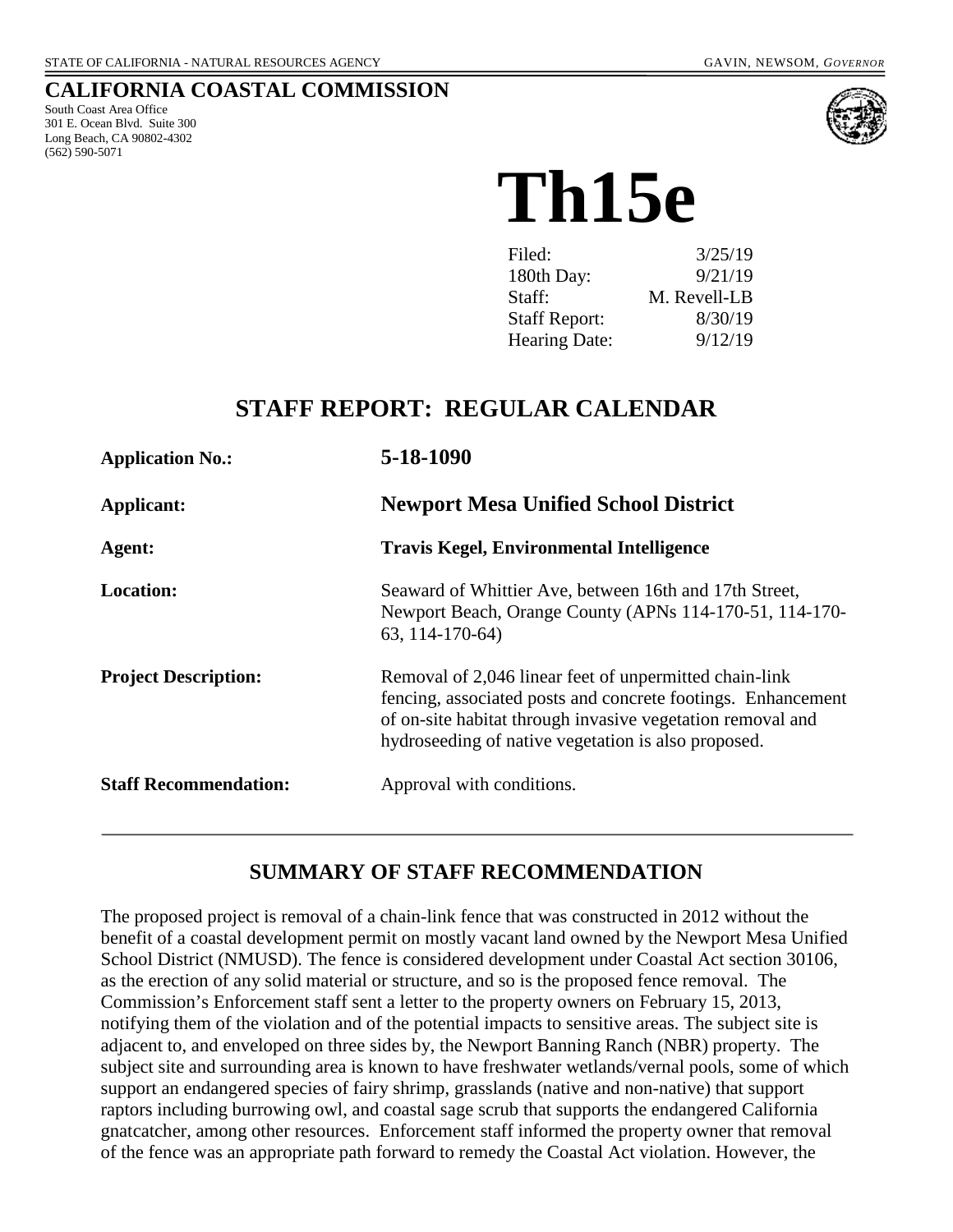#### 5-18-1090 (Newport Mesa Unified School District)

applicant applied for after-the-fact approval and retention of the fence in November 2013 (Coastal Development Permit Application No. 5-13-1100), and Commission staff recommended denial of that application in March of 2015 due to the project's close proximity of known resources on the Newport Banning Ranch property, and lack of sufficient information provided by the applicant about existing resources on the subject property. The applicant subsequently withdrew that application, and no Commission action was taken. Commission Enforcement staff continued to work with the applicant in an effort to resolve the violation, again informing the applicant that removal of the fence was an appropriate path forward to remedy the Coastal Act violation. The applicant is now proposing to remove the unpermitted fence utilizing appropriate minimization and avoidance measures to avoid a significant disruption of habitat values, and to mitigate for the impacts of the fence on habitat and resident species, proposing three seasons of on-site weeding to remove invasive plant species and to conduct three seasons of hydroseeding with native vegetation which directly benefits numerous plant and wildlife species as well as water quality for the benefit of wildlife onsite.

The proposed fence removal, including the extraction of approximately 170 fence posts, six associated concrete footings, as well as proposed weeding and hydroseeding of native vegetation, will directly impact some sensitive habitat areas that are designated and protected as environmentally sensitive habitat areas ("ESHA") under Section 30240 of the Coastal Act. Here, the designated ESHA primarily consists of California gnatcatcher and burrowing owl foraging habitat and seasonal wetlands/vernal pools. One of the fence posts will be extracted from a vernal pool known as SW2, and pole removal has been conditioned to occur during the dry season, ensuring that nearby soil is utilized to fill and compact the post hole as recommended by the U.S. Fish and Wildlife Service and memorialized in **Special Condition 3.** The removal of the fence will occur within and adjacent to designated ESHA, including disturbed non-native annual grassland interspersed with patches of degraded coastal sage scrub (CSS), and the proposed fence removal activities (temporary construction access, fence removal and post extraction) have been designed to prevent significant degradation of the primary habitat value. Although the proposed project includes invasive plant removal in ESHA and minimal fill in a wetland, the work is for restoration of the vernal pool and sensitive habitat, which is permitted under Section 30233 and 30240 of the Coastal Act.

In addition, to mitigate for the ongoing habitat impacts of the fence since it was installed in 2012, the applicant is proposing three years of weeding of invasive plants such as invasive black mustard (*Brassica nigra),* chrysanthemum (*Glebionis coronaria),* wild radish (*Raphanus sativus)*, and tocalote (*Centaurea melitensis)*; and hydroseeding native grasses, propagated from local sources to enhance native grassland to improve the foraging habitat suitable for coastal California gnatcatchers and burrowing owls. As part of the project, the applicant must monitor the area for three years to evaluate the success of the restoration project, which is addressed in **Special Condition 8.** 

The proposed development has been conditioned to assure the project is consistent with the resource protection policies of the Coastal Act. Due to updates and revisions to the proposed project during staff review and any changes to site conditions, the Commission imposes **Special Condition 1 and 2**, which requires the submittal of an updated habitat map and final revised plans. The Commission imposes **Special Condition 4** which specifies construction timing constraints to avoid adverse impacts on sensitive avian species, and biological monitoring of the proposed development as conditioned by **Special Condition 6.** In addition, because the project site is on a coastal upland site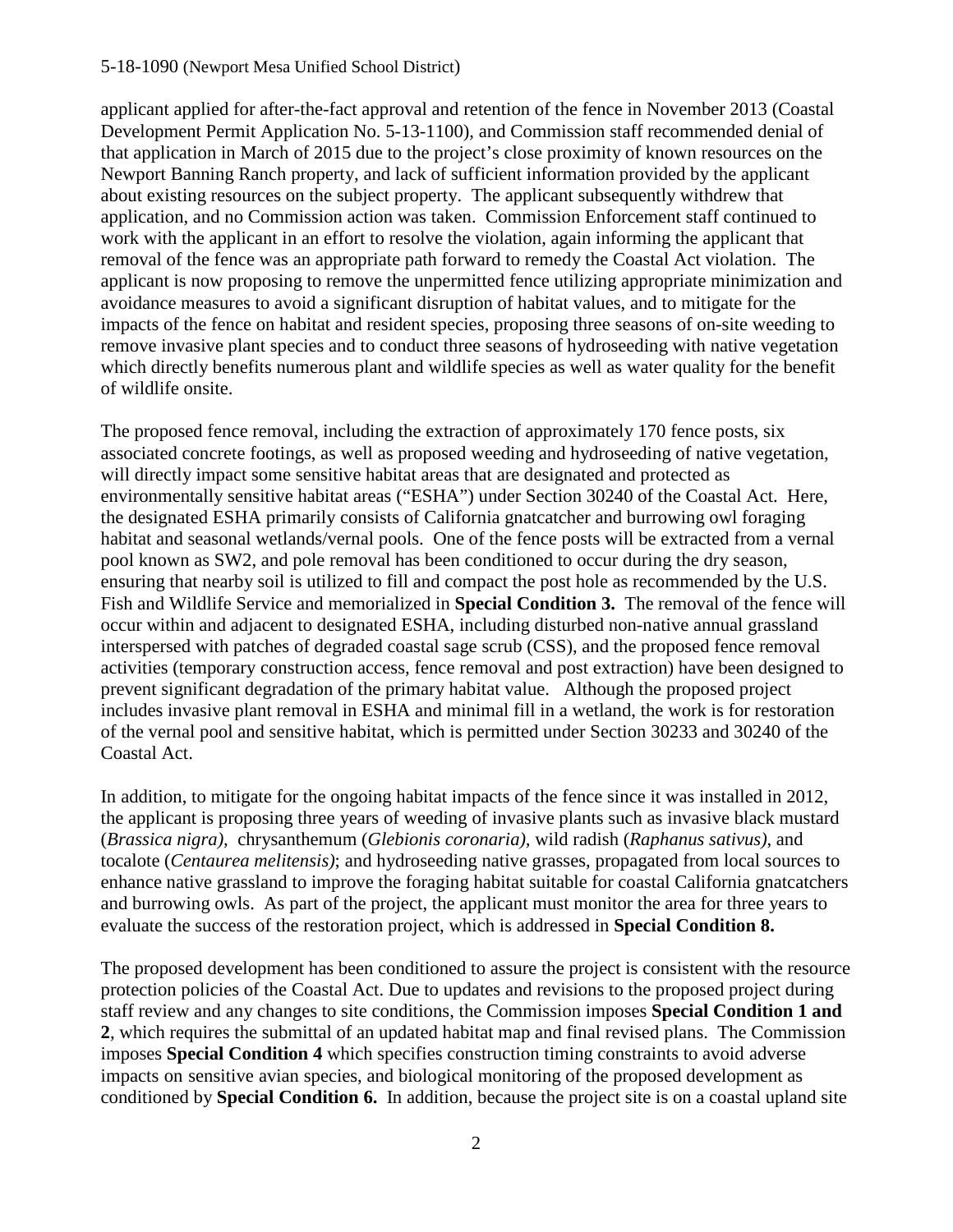and in proximity to coastal waters, the Commission recommends construction-related requirements and best management practices under **Special Condition 5** to prevent pollution of coastal waters.

Thus, staff recommends that the Commission **approve** with conditions Coastal Development Permit Application No. 5-18-1090 as further discussed in this report. As conditioned herein, the project can be found consistent with Chapter 3 of the Coastal Act.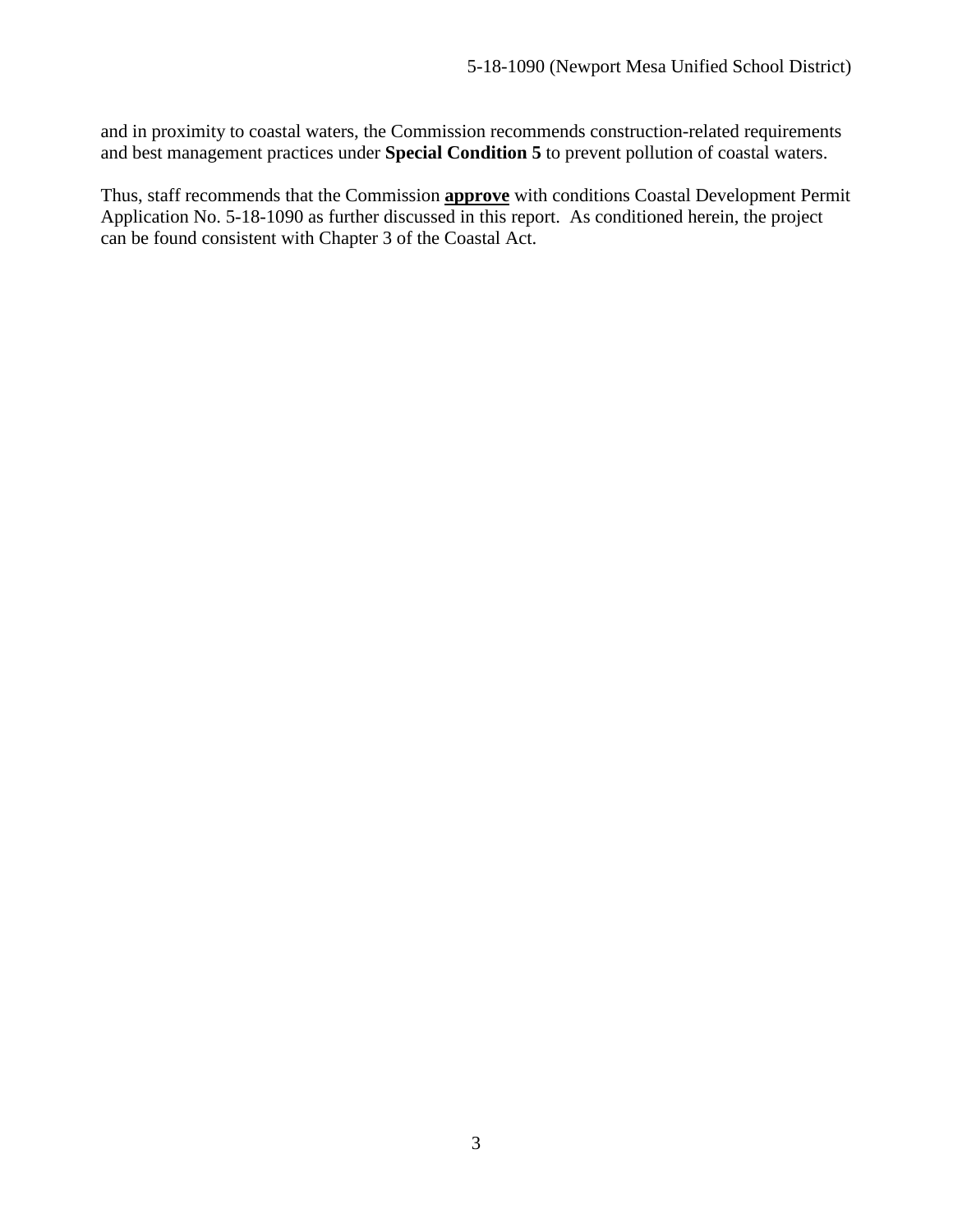## **TABLE OF CONTENTS**

## **[APPENDICES](#page-25-0)**

[Appendix A – Substantive File Documents](#page-25-0)

## **[EXHIBITS](https://documents.coastal.ca.gov/reports/2019/9/th15e/th15e-9-2019-exhibits.pdf)**

- [Exhibit 1 Vicinity Map and Project Location](https://documents.coastal.ca.gov/reports/2019/9/th15e/th15e-9-2019-exhibits.pdf)
- [Exhibit 2 Biological Conditions](https://documents.coastal.ca.gov/reports/2019/9/th15e/th15e-9-2019-exhibits.pdf)
- [Exhibit 3 Fencing Location; Fence Posts to be Removed](https://documents.coastal.ca.gov/reports/2019/9/th15e/th15e-9-2019-exhibits.pdf)
- Exhibit 4 *[Updated Assessment of the Biological Resources in the Vicinity of Newport-Mesa](https://documents.coastal.ca.gov/reports/2019/9/th15e/th15e-9-2019-exhibits.pdf)  Unified School District Unpermitted Fence*[, Memorandum addressed to Mandy Revell,](https://documents.coastal.ca.gov/reports/2019/9/th15e/th15e-9-2019-exhibits.pdf)  [Coastal Analyst, prepared by Dr. Jonna Engel, CCC Senior Ecologist, August 29, 2019.](https://documents.coastal.ca.gov/reports/2019/9/th15e/th15e-9-2019-exhibits.pdf)
- Exhibit 5 *[Biological Resources in Vicinity of Newport-Mesa Unified School District Unpermitted](https://documents.coastal.ca.gov/reports/2019/9/th15e/th15e-9-2019-exhibits.pdf)  Fence.* [Memorandum addressed to Amber Dobson, Coastal Analyst, prepared by Dr.](https://documents.coastal.ca.gov/reports/2019/9/th15e/th15e-9-2019-exhibits.pdf)  [Jonna Engel, CCC Senior Ecologist, February 26, 2015.](https://documents.coastal.ca.gov/reports/2019/9/th15e/th15e-9-2019-exhibits.pdf)
- [Exhibit 6 CCC Notice of Violation, V-5-13-003](https://documents.coastal.ca.gov/reports/2019/9/th15e/th15e-9-2019-exhibits.pdf)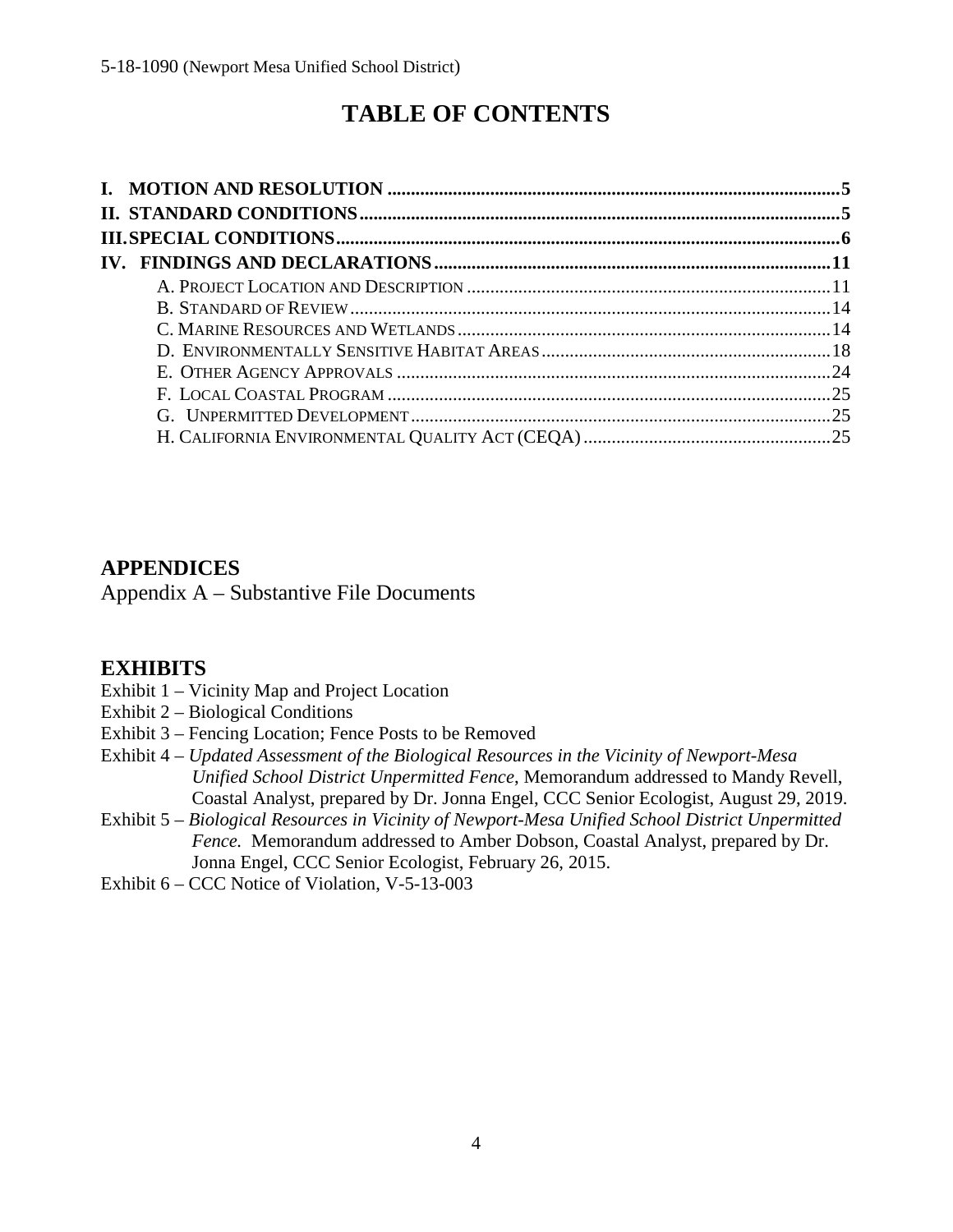## <span id="page-4-0"></span>**I. MOTION AND RESOLUTION**

#### **Motion:**

*I move that the Commission approve Coastal Development Permit Application No. 5-18-1090 pursuant to the staff recommendation.*

Staff recommends a **YES** vote. Passage of this motion will result in approval of the permit as conditioned and adoption of the following resolution and findings. The motion passes only by affirmative vote of a majority of the Commissioners present.

#### **Resolution:**

*The Commission hereby approves Coastal Development Permit Application No. 5- 18-1090 for the proposed development and adopts the findings set forth below on grounds that the development as conditioned will be in conformity with the policies of Chapter 3 of the Coastal Act and will not prejudice the ability of the local government having jurisdiction over the area to prepare a Local Coastal Program conforming to the provisions of Chapter 3. Approval of the permit complies with the California Environmental Quality Act because either 1) feasible mitigation measures and/or alternatives have been incorporated to substantially lessen any significant adverse effects of the development on the environment, or 2) there are no further feasible mitigation measures or alternatives that would substantially lessen any significant adverse impacts of the development on the environment.*

## <span id="page-4-1"></span>**II. STANDARD CONDITIONS**

This permit is granted subject to the following standard conditions:

- 1. **Notice of Receipt and Acknowledgment**. The permit is not valid and development shall not commence until a copy of the permit, signed by the permittees or authorized agent, acknowledging receipt of the permit and acceptance of the terms and conditions, is returned to the Commission office.
- 2. **Expiration.** If development has not commenced, the permit will expire two years from the date on which the Commission voted on the application. Development shall be pursued in a diligent manner and completed in a reasonable period of time. Application for extension of the permit must be made prior to the expiration date.
- 3. **Interpretation.** Any questions of intent of interpretation of any condition will be resolved by the Executive Director or the Commission.
- 4. **Assignment.** The permit may be assigned to any qualified person, provided assignee files with the Commission an affidavit accepting all terms and conditions of the permit.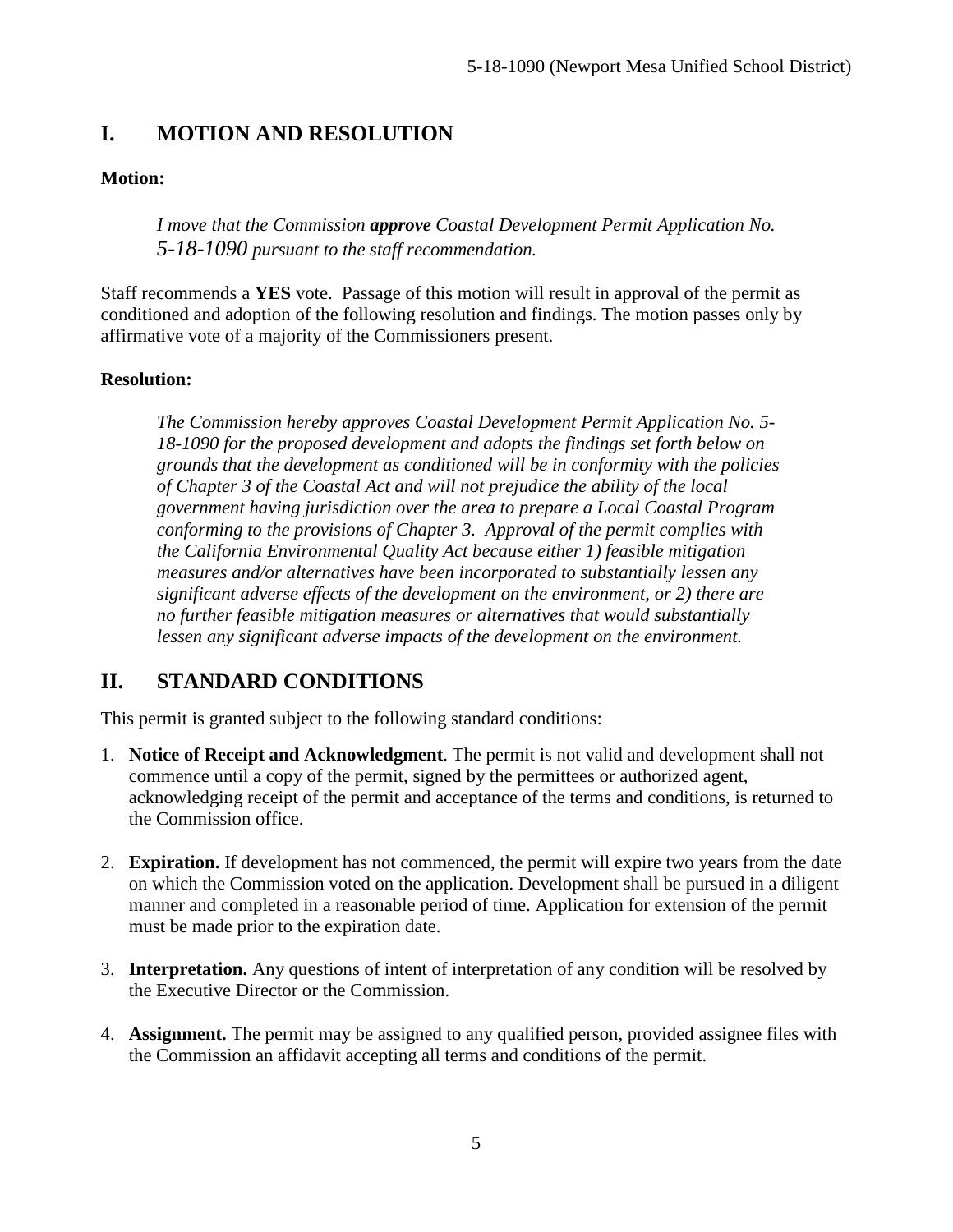5. **Terms and Conditions Run with the Land.** These terms and conditions shall be perpetual, and it is the intention of the Commission and the permittees to bind all future owners and possessors of the subject property to the terms and conditions.

## <span id="page-5-0"></span>**III. SPECIAL CONDITIONS**

- **1. Updated Habitat Map**. PRIOR TO THE ISSUANCE OF THE COASTAL DEVELOPMENT PERMIT, the applicant shall submit an updated habitat map depicting existing vegetation, location of seasonal wetlands and vernal pools.
- **2. Final Revised Plans.** PRIOR TO ISSUANCE OF THE COASTAL DEVELOPMENT PERMIT, the applicant shall submit, for the review and written approval of the Executive Director, final detailed and revised plans consistent with the following:
	- A. A fence removal plan that substantially conforms with the plans submitted to the Commission on February 22, 2019, requiring that all remaining holes shall be filled with clean soil and returned to a level ground condition after the fence posts are removed. Filling of the holes will minimize changes in hydrology within potential habitat for federally listed invertebrates (i.e., San Diego fairy shrimp or Riverside fairy shrimp). Filling of the holes shall be limited to the fence posts and no natural burrowing owl burrows shall be backfilled. A biologist shall be present onsite to monitor the filling of the holes to ensure that there are no impacts to Burrowing Owl habitat.
	- B. All revised plans shall be prepared and certified by a licensed professional or professionals as applicable (e.g., biologist), based on current information and professional standards, and shall be certified to ensure that they are consistent with the Commission's approval and with the recommendations of any required technical reports.
	- C. The permittee shall undertake development in conformance with the approved final plans unless the Commission amends this permit or the Executive Director determines that no amendment is legally required for any proposed minor deviations.
- **3. Habitat Protection Plan During Fence Removal.** PRIOR TO THE ISSUANCE OF THE COASTAL DEVELOPMENT PERMIT**,** the applicant shall submit a Habitat Protection plan and a construction access/staging plan to avoid impacts during the demolition/removal of the fence**,** consistent with the following:
	- A. Fence removal activities shall only occur during the dry season.
	- B. The plan shall require a qualified biologist to place flags around the seasonal wetlands and vernal pools, demarcating the 50 foot buffer, to ensure that contractors do not drive on or around the pools, or otherwise trample or disturb the pools while removing the fence. All vernal pools and seasonal wetlands onsite shall be fenced/flagged. In locations where there is not sufficient space to provide a 50 foot buffer around the pool because the existing unpermitted fence is located in the vernal pool, the biologist shall develop a protocol to ensure that the pool is subject to the minimal amount of disturbance during fence removal, including but not limited to: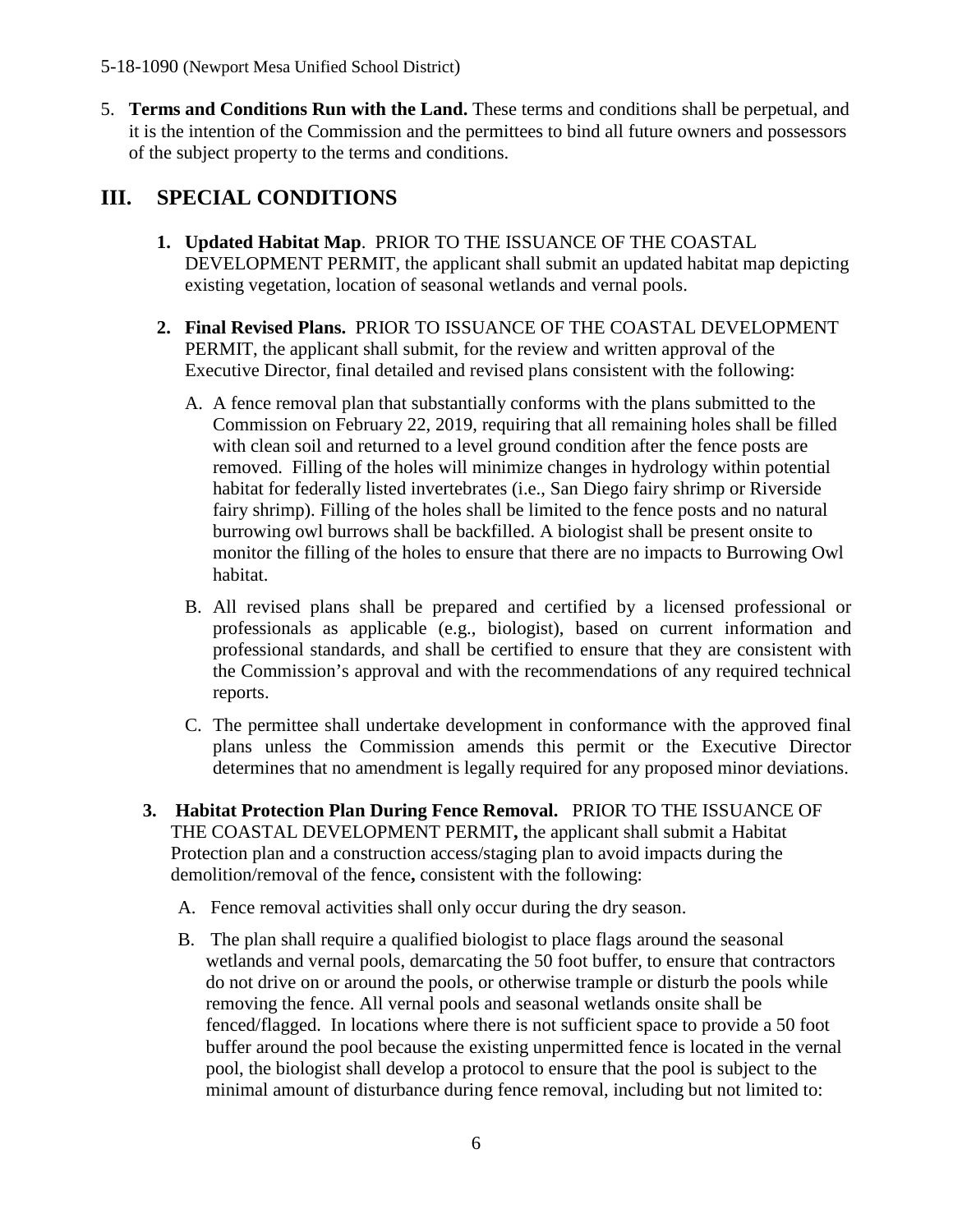- 1. The fence removal in this location shall be done by 1 or 2 individuals, or the minimum number of persons necessary to complete the work in this location. As soon as the chain-link and the post is removed, there shall be no other disturbances: no walking through the pool and all contractors shall be directed to walk/drive around the 50 foot flagged perimeter.
- 2. There shall be no automobile access to areas that are flagged.
- 3. The applicant shall avoid driving in basins when water is present to prevent the creation of tire ruts. If driving through the basins with heavy equipment is required to access non-native vegetation during weeding, the heavy equipment should be outfitted with low-tread rubber tires to limit disturbance to the soil surface.
- **4. Timing of Fence Removal.** The applicant shall remove the existing fence within 180 days of the issuance of the issuance of this permit. The Executive Director may grant additional time for good cause. By acceptance of this permit, the applicant agrees that:
	- A. If construction activities, including but not limited to grading, construction, restoration activities, or other disturbance are to occur between February 1 and September 15, a pre-construction nesting bird survey shall be conducted to determine the presence of active nests within 500 feet of the construction activities. The nesting bird surveys shall be completed no more than 72 hours prior to any construction activities. All ground-disturbance activities within 500 feet of raptor nests or other active nests or as specified below shall be halted until that nesting effort is finished. Western burrowing owl surveys should be conducted between December 1 to January 31.
	- B. The monitor shall review and verify compliance with these nesting boundaries and shall verify when the nests have been naturally vacated for the season, with no human interference. Work may resume when no other active nests are found. Upon completion of the survey and any follow-up construction avoidance management, a report shall be prepared and submitted to the Executive Director.
	- C. Appropriate noise-abatement measures (e.g., sound walls) shall be implemented to ensure that noise levels are less than 60 A-weighted decibels (dBA) at the active nest of a listed species, as determined by the biological monitor. This shall be verified by weekly noise monitoring at an equivalent location conducted by a qualified Acoustical Engineer during the breeding season (February 1 to September 15) or as otherwise determined by a qualified biological monitor based on nesting activity.
	- D. Removal of the fence post from vernal pool SW2 shall only occur during the dry season outside of bird breeding season.

#### **The applicant further agrees that:**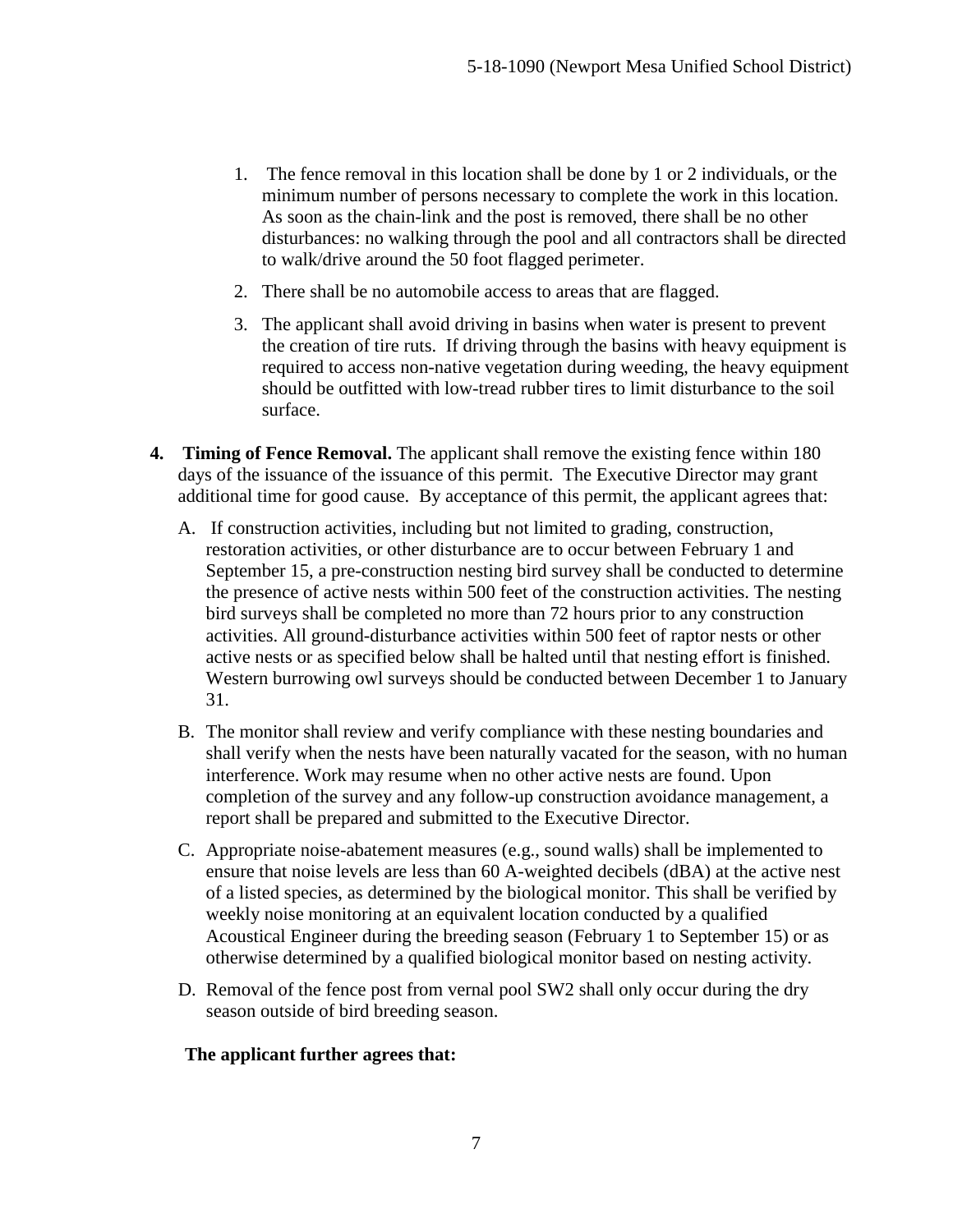- E. Construction during Breeding and Non-Breeding Seasons for Sensitive Species. Activities involving disturbance or removal of riparian vegetation shall be prohibited during the Gnatcatcher breeding season (February 15 through September 1) and overwintering season for the Western burrowing owl (November 1 to February 28).
- F. Vegetation impacts shall be monitored by a qualified Biologist. The Biological Monitor shall delineate (by the use of orange snow fencing or lath and ropes/flagging) all areas adjacent to the impact area that contain habitat suitable for sensitive bird occupation (i.e., California gnatcatcher, Belding savannah sparrow, light-footed clapper rail) and raptors.
- G. Prior to and during any disturbance of suitable gnatcatcher habitats outside the gnatcatcher breeding season, the biologist shall locate any individual gnatcatchers onsite and direct clearing to begin in an area a minimum of 300 feet away from the birds. No site disturbance shall occur until the individual birds have naturally vacated the area without human interference. It shall be the responsibility of the permittee to assure that gnatcatchers shall not be directly injured or killed by impacts to Coastal Sage Scrub or other Scrub communities.
- H. Prior to initiating vegetation impacts or project construction, the biological monitor shall meet on-site with the construction manager or other individual(s) with oversight and management responsibility for the day- to-day activities on the construction site to discuss implementation of the relevant avoidance and minimization mitigation measures for gnatcatchers. The biologist shall meet as needed with the construction manager (e.g., when new crews are employed) to discuss implementation of these measures.
- I. The permittee shall undertake development in accordance with the approved final plans. Any proposed changes to the approved final plans shall be reported to the Executive Director. No changes to the approved revised final plans shall occur without a Commission amendment to this coastal development permit unless the Executive Director determines that no amendment is legally required.
- **5. Storage of Construction Materials, Mechanized Equipment and Removal of Construction Debris.** The permittees shall comply with the following constructionrelated requirements:
	- A. No demolition or construction materials, debris, or waste shall be placed or stored where it may enter sensitive habitat, receiving waters or a storm drain, or be subject to wave, wind, rain, or tidal erosion and dispersion.
	- B. No demolition or construction equipment, materials, or activity shall be placed in or occur in any location that would result in impacts to environmentally sensitive habitat areas, streams, wetlands or their buffers.
	- C. Any and all debris resulting from demolition or construction activities shall be removed from the project site within 24 hours of completion of the project.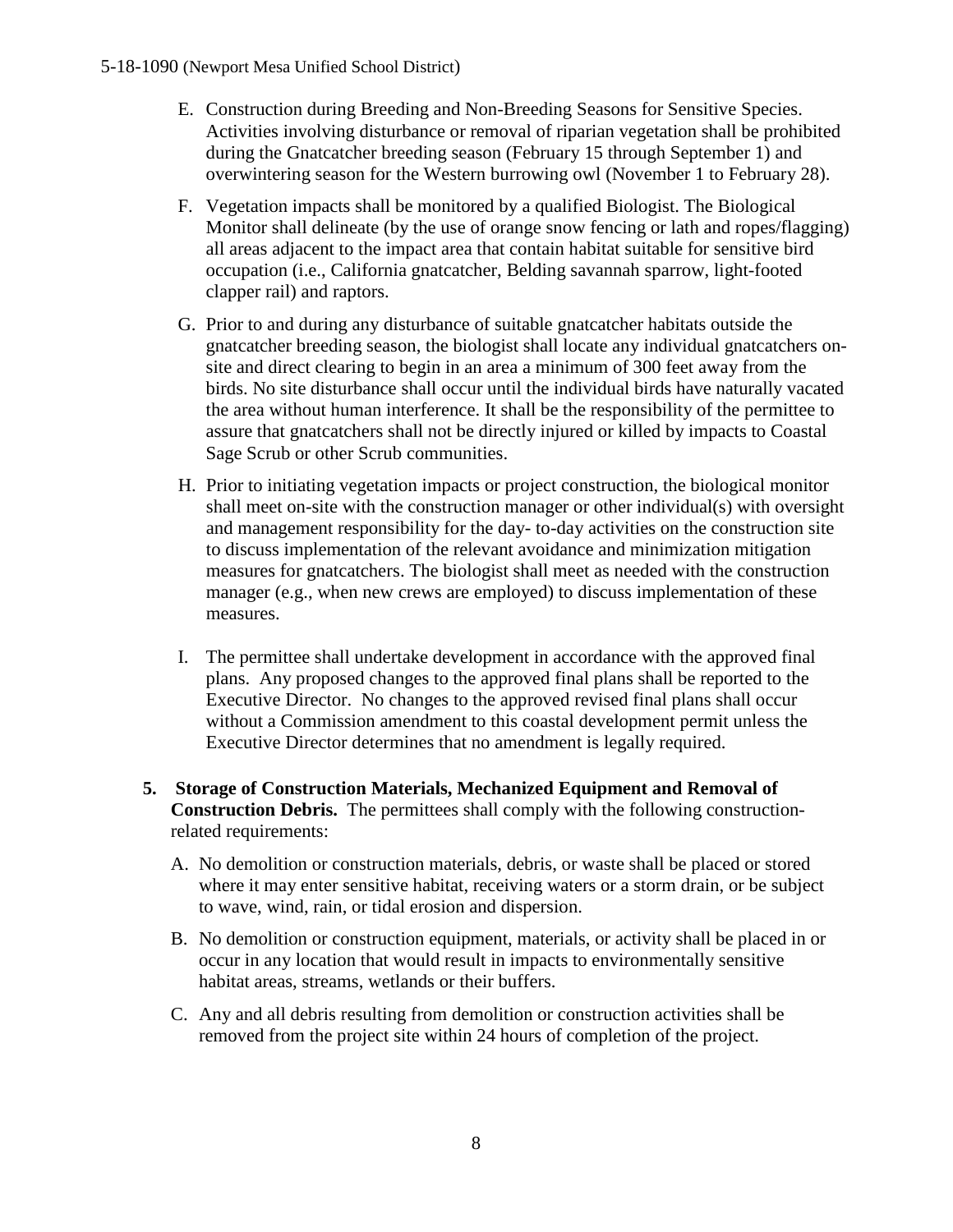- D. Demolition or construction debris and sediment shall be removed from work areas each day that demolition or construction occurs to prevent the accumulation of sediment and other debris that may be discharged into coastal waters.
- E. All trash and debris shall be disposed in the proper trash and recycling receptacles at the end of every construction day.
- F. The permittees shall provide adequate disposal facilities for solid waste, including excess concrete, produced during demolition or construction.
- G. Debris shall be disposed of at a legal disposal site or recycled at a recycling facility. If the disposal site is located in the coastal zone, a coastal development permit or an amendment to this permit shall be required before disposal can take place unless the Executive Director determines that no amendment or new permit is legally required.
- H. All stock piles and construction materials shall be covered, enclosed on all sides, shall be located as far away as possible from drain inlets and any waterway, and shall not be stored in contact with the soil.
- I. Machinery and equipment shall be maintained and washed in confined areas specifically designed to control runoff. Thinners or solvents shall not be discharged into sanitary or storm sewer systems.
- J. The discharge of any hazardous materials into any receiving waters shall be prohibited.
- K. Spill prevention and control measures shall be implemented to ensure the proper handling and storage of petroleum products and other construction materials. Measures shall include a designated fueling and vehicle maintenance area with appropriate berms and protection to prevent any spillage of gasoline or related petroleum products or contact with runoff. The area shall be located as far away from the receiving waters and storm drain inlets as possible.
- L. Best Management Practices (BMPs) and Good Housekeeping Practices (GHPs) designed to prevent spillage and/or runoff of demolition or construction-related materials, and to contain sediment or contaminants associated with demolition or construction activity, shall be implemented prior to the on-set of such activity.
- M. All BMPs shall be maintained in a functional condition throughout the duration of construction activity.

**6. Biological Monitor.** By acceptance of this permit, the applicant agrees that: An appropriately trained biologist shall monitor the proposed development for disturbance to sensitive species or habitat area. At minimum, monitoring shall occur once a week during any week in which construction occurs. Daily monitoring shall occur during development (fence removal) which could significantly impact biological resources such as the Raptors or sensitive species in the area. Based on field observations, the biologist shall advise the applicant regarding methods to minimize or avoid significant impacts, which could occur upon sensitive species or habitat areas. The applicant shall not undertake any activity, which would disturb habitat area unless specifically authorized and mitigated under this coastal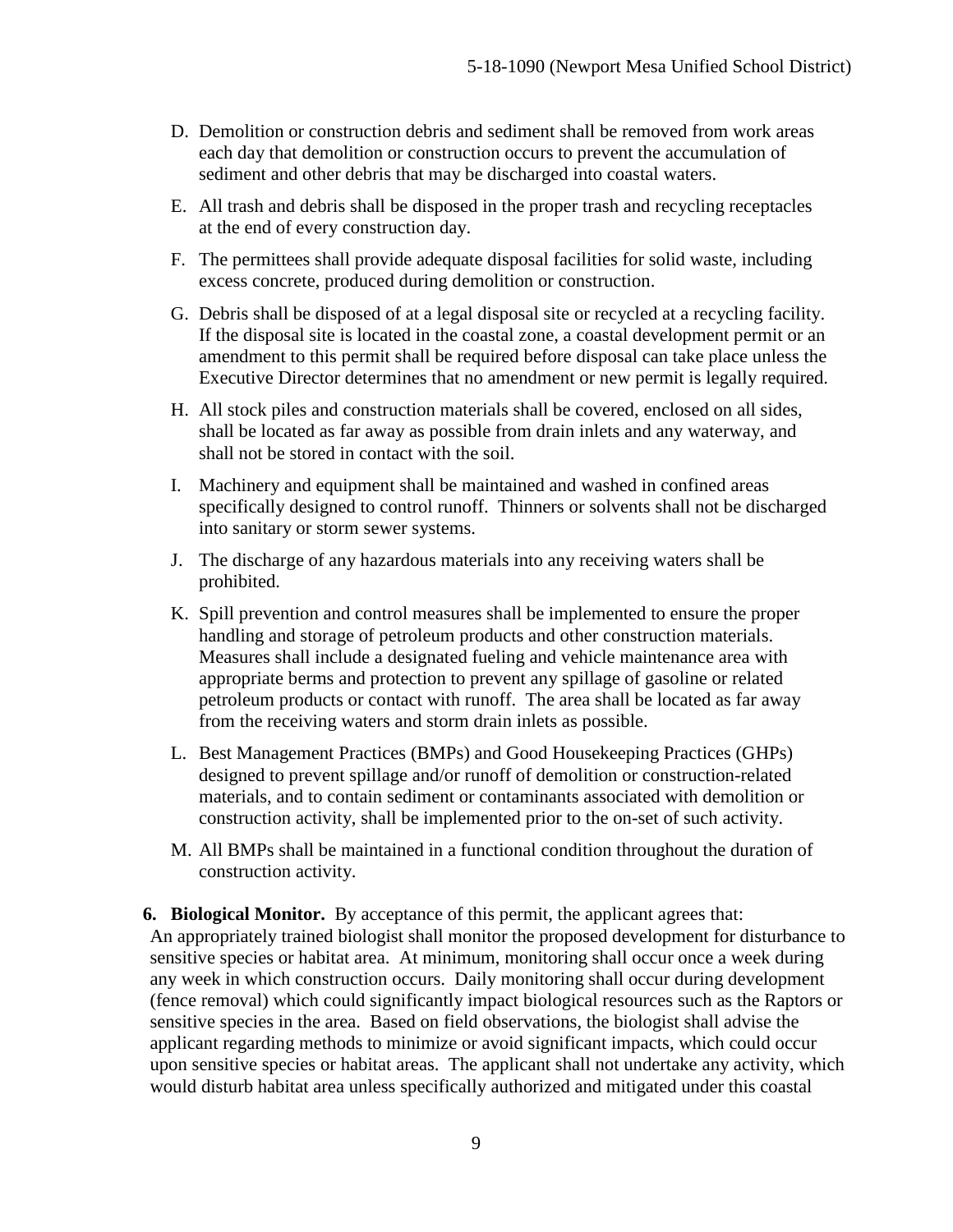development permit or unless an amendment to this coastal development permit for such disturbance has been obtained from the Coastal Commission.

**7. Construction Staging.** PRIOR TO ISSUANCE OF THE COASTAL DEVELOPMENTPERMIT, the applicants shall submit, for the review and written approval of the Executive Director, a staging plan for the proposed fence removal activities. Development staging and storage of equipment is prohibited on sensitive habitat.

The permittees shall undertake development (fence removal) in accordance with the approved final plans. Any proposed changes to the approved final plans shall be reported to the Executive Director. No changes to the approved final plans shall occur without a Commission amendment to this coastal development permit unless the Executive Director determines that no amendment is legally required.

- **8. Final Habitat Mitigation and Monitoring Plan**. PRIOR TO ISSUANCE OF THE COASTAL DEVELOPMENT PERMIT, the applicants shall submit for review and written approval of the Executive Director, a final detailed habitat mitigation and monitoring plan to restore disturbed habitat in substantial conformance with the submitted *Mitigation and Monitoring Plan for the 11.5 Acre Newport Mesa School District Property Located in Orange County, California,* prepared by Environmental Intelligence, LLC, dated February 22, 2019). A biologist qualified in the preparation of ecological restoration plans shall design the revised mitigation and monitoring plan. The revised mitigation and monitoring plan shall be for three years of weed eradication and hydroseeding of native forbs and grasses and shall at a minimum include the following:
	- A. A description of existing site conditions including an updated habitat map with existing site conditions including the location of all seasonal wetlands located onsite.
	- B. Goals and objectives of the habitat mitigation.
	- C. Weed eradication methods (e.g. grow-kill cycling, manual weed removal, mowing, herbicide use, etc.), weed eradication timing/schedule, and details for why the respective methods have been identified given the various invasive weed species targeted for removal.
	- D. Provisions for overwintering burrowing owl and bird nesting season surveys conducted to ensure that weed eradication work does not disturb any burrowing owls or nesting birds.
	- E. A list of native forb and grass seeds to be used for hydroseeding, seed weight planned for the respective species, and hydroseeding timing/schedule.
	- F. Temporary irrigation may be used for weed grow-kill cycling and following hydroseeding for native seed establishment. -annual qualitative and quantitative monitoring including a description of the methods that will be employed.
	- G. Plans for adaptive management because as the mitigation is implemented and results are analyzed, changes in approach may be warranted.-final success criteriae.g. at the end of three years there shall be no more than 30% cover of invasive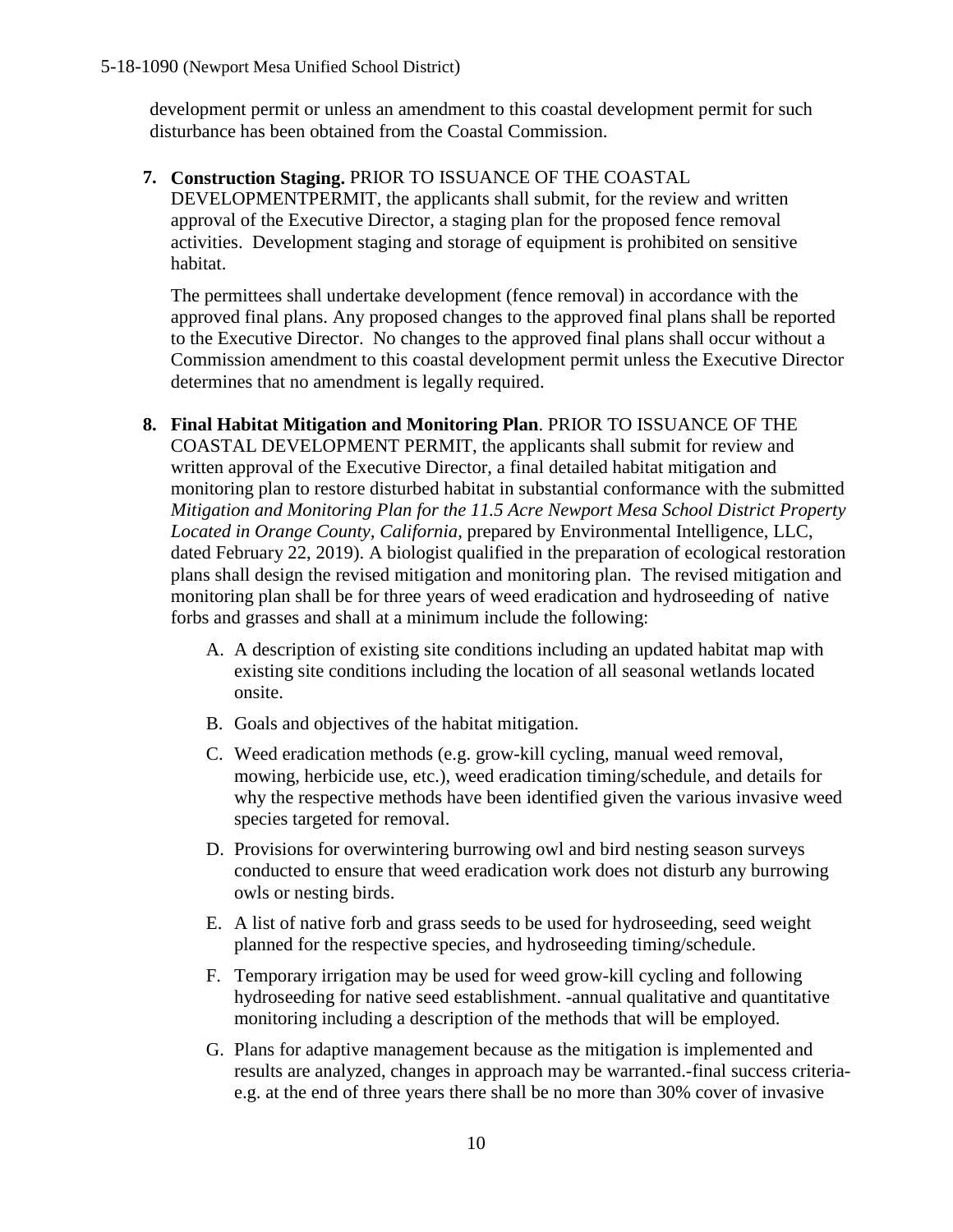non-native weeds in areas  $4 \& 5$  and the hydroseeded native forbs and grasses have successfully established attaining 30% cover.

- H. Provisions for submission of annual reports of monitoring results to the Executive Director for the duration of the required three year monitoring period. Each report shall document the condition of the mitigation with photographs taken from the same fixed points in the same directions and report on the quantitative monitoring results. Each report shall also include a "Performance Evaluation" section where information and results from the monitoring program are used to evaluate the status of the mitigation project in relation to the performance criteria. The final report at the end of three years must evaluate whether the mitigation site conforms to the goals, objectives, and performance criteria set forth in the approved final mitigation and monitoring program.
- I. If the final report indicates that the mitigation project has been unsuccessful, in part, or in whole, based on the approved performance criteria, the applicant shall submit within 90 days a revised or supplemental mitigation program to compensate for those portions of the original program that were necessary to offset project impacts which did not meet the approved performance criteria. The revised mitigation program, if necessary, shall be processed as an amendment to this coastal development permit.
- J. The applicant shall implement the proposed HMMP, consistent with the terms and deadlines therein, within 90 days of its approval by the Executive Director. The Executive Director may grant additional time for good cause.
- K. The fence post (s) in vernal pool SW2 shall be removed during the dry season, and the resulting post hole (s) shall be filled and compacted with soil retrieved onsite. A qualified biologist shall be present on site to direct the work and ensure that the soil placed in the vernal pool is retrieved from an appropriate location and is filled in such a way as to avoid negatively impacting the hydrology of the pool and to ensure that the pool is not "overfilled." Only the post hole (s) shall be filled. No other fill of the pool is permitted.
- L. The permittees shall monitor and manage the mitigation site in accordance with the approved mitigation and monitoring plan, including any revised mitigation program approved by the Commission or its staff. Any proposed changes to the approved mitigation and monitoring plan shall be reported to the Executive Director. No changes to the approved mitigation and monitoring plan shall occur without a Commission amendment to this coastal development permit unless the Executive Director determines that no amendment is legally required.

## <span id="page-10-0"></span>**IV. FINDINGS AND DECLARATIONS**

#### <span id="page-10-1"></span>**A. PROJECT LOCATION AND DESCRIPTION**

#### *Location and Site History*

The project site is located at the western end of Newport Beach, north of Pacific Coast highway, at the western terminus of West 16th Street (**[Exhibit 1](https://documents.coastal.ca.gov/reports/2019/9/th15e/th15e-9-2019-exhibits.pdf)**). The property is located on coastal upland,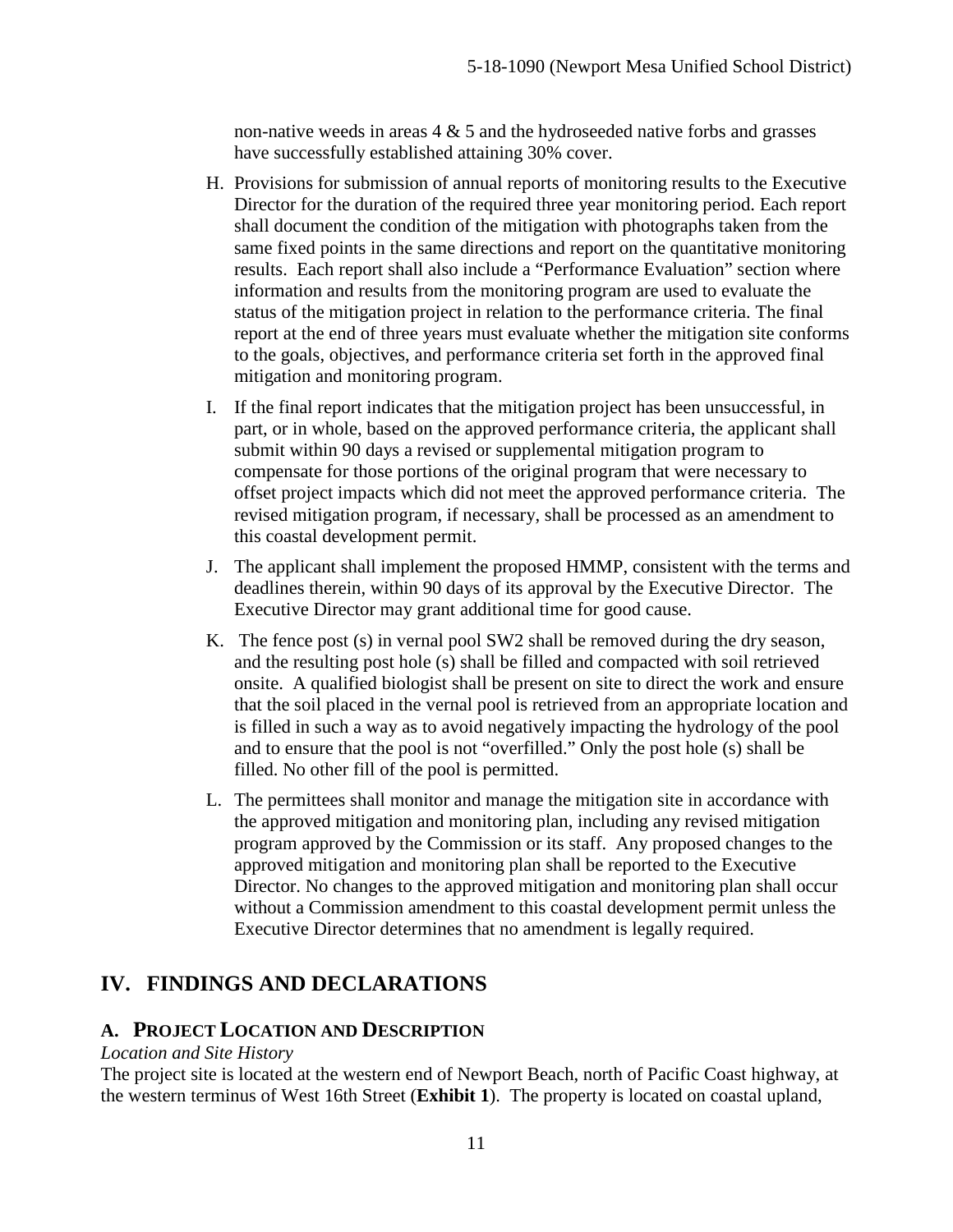#### 5-18-1090 (Newport Mesa Unified School District)

immediately east of Newport Banning Ranch and West of the City of Costa Mesa. The site is north of the Sunset Ridge Park site and the Newport Crest/Seawind Condominiums. The majority of the site is within the City of Newport Beach. The southern-most portion of the site is in the jurisdiction of the County of Orange, but under the "sphere of influence" of Newport Beach. Although the County does not have a certified Local Coastal Plan (LCP) for the subject area, the Commission certified the City of Newport Beach's LCP on January 13, 2017, which lists the subject site as an area of "deferred certification". Therefore, the standard of review is Chapter 3 of the Coastal act with the certified LCP as guidance.

The 11.5-acre site is immediately adjacent to the 401 acre Newport Banning Ranch, which is the largest remaining undeveloped coastal property in southern California. The subject parcel is divided into five areas, with several interior fences to separate them. These five fenced areas were numbered in the staff report for Coastal Development Permit No. 5-13-1100, which do not represent legal lots or separate parcels. For consistency, the five fenced areas were referenced by the applicant, and are utilized in this staff report for comparison purposes (**[Exhibit 3](https://documents.coastal.ca.gov/reports/2019/9/th15e/th15e-9-2019-exhibits.pdf)**). Three of the fenced areas are currently used to store equipment: the two southern-most fenced areas (area 1 and area 2) were leased to construction companies, while the northeastern fenced area (area 3) is used for storage of NMUSD obsolete equipment and occasionally the space is rented for other large/heavy equipment storage. The three fenced areas are currently used for storage (areas 1, 2, and 3), have been graded, and are covered with a layer of gravel and are regularly compacted by the activity and use of the areas. The 2.97-acre area (area 4) in the northwest corner of the property was fenced in 2012 without a CDP, which is the primary focus of this staff report. This area was not previously used by NMUSD nor was it leased for storage. A small strip along the southwest boundary of the site (area 5) was also fenced at the same time, enclosing 0.22 areas.

The applicant received a Violation letter (V-5-13-003, *See* **[Exhibit 6](https://documents.coastal.ca.gov/reports/2019/9/th15e/th15e-9-2019-exhibits.pdf)**) from Coastal Commission Enforcement staff in February 2013 regarding the unpermitted fence installation in Area 4 (Exhibit 6). The letter discusses working amicably on a 'consent order' to resolve the unpermitted development and restoration of the property, as preferable to a 'cease and desist order'. The letter, noting the sensitive species in the area, references the USFWS request to "postpone activity around the fence to a time of year that would have the least impact to sensitive species," while concluding that complete removal of the fence and restoration of the site (while being mindful of the time of year) would be an appropriate way to resolve the violation. In November 2013, the applicant submitted the CDP application 5-13-1100 for retention of the unpermitted fence, and Commission staff recommended denial of that application in March of 2015 due to the project's close proximity to known resources on the Newport Banning Ranch property, and lack of sufficient information provided by the applicant about existing resources on the subject property. The applicant subsequently withdrew that application, and no Commission action was taken.

#### *Project Description*

The applicant proposes to remove 2,046 linear feet of unpermitted 6-foot high perimeter chain-link fencing, approximately 170 posts and 6 associated concrete footings in the 2.97 acre area known as Area 4. Fasteners securing the chain-link fencing to posts will be clipped and chain-link fencing will be rolled and removed. Posts that had been pounded approximately 2-feet deep into the soil or that include concrete foundations will be removed utilizing leverage blocks and/or small mechanical or hydraulic jacks to eliminate the need for excavation. Any soil spoils that are attached to the extracted posts shall be placed back at the post location and soils will be levelled to preexisting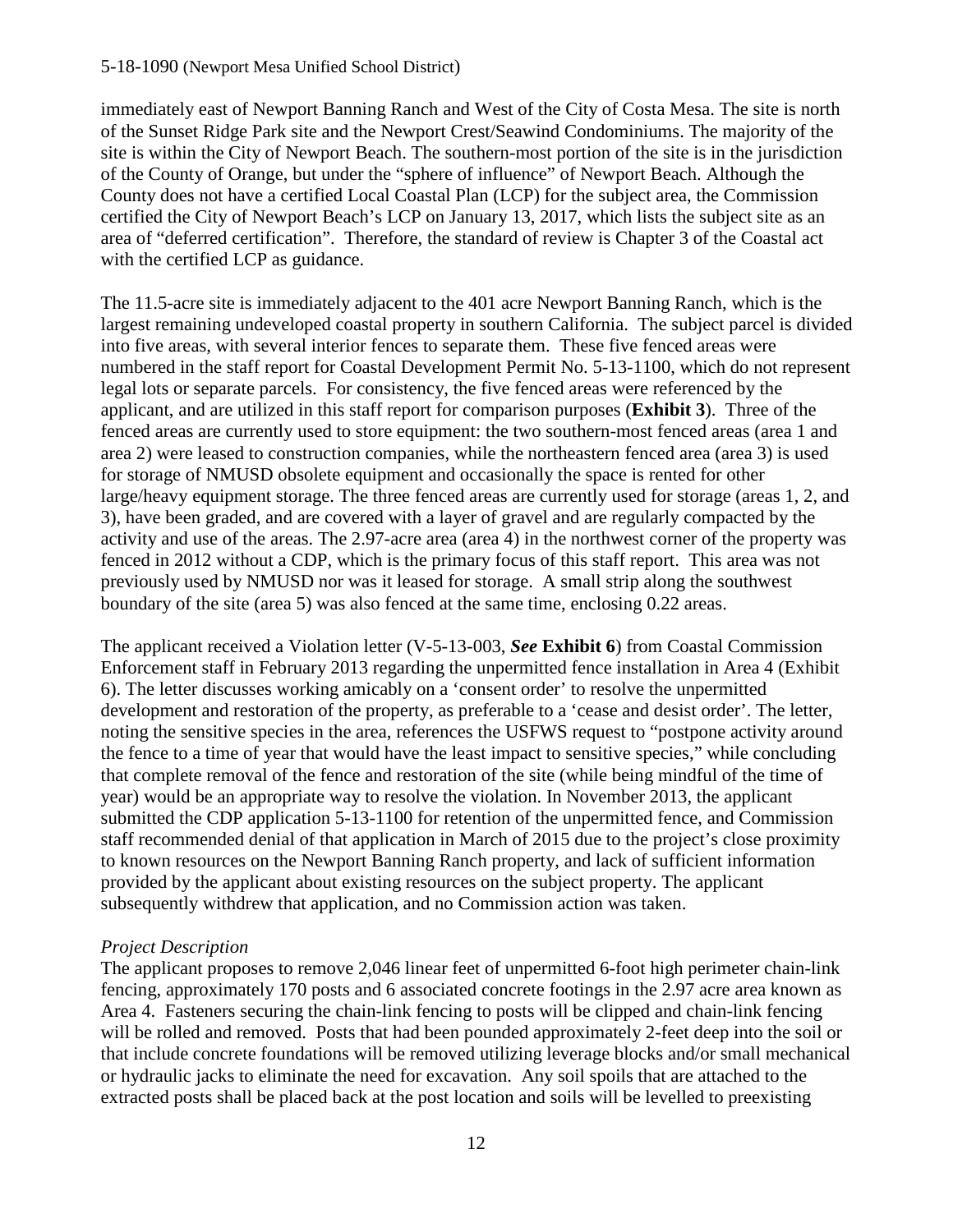contours as necessary. Voids left from the removal of the corner posts with concrete footings will be filled with clean soil comparable to the surrounding area. To mitigate for the temporal impacts of the fence, which has been in place since 2012, the applicant proposes to conduct three seasons of weeding to remove invasive plant species from the site and hydroseeding of native vegetation to improve habitat.

The purpose of the proposed project is to remove the unpermitted fence, restoring habitat function and connectivity to the site for the benefit of the existing wildlife and vegetation that occupy the site. Biological surveys supplied by the applicant document the presence of several sensitive species and resources impacted by the installation of the fence, including sensitive vegetation, burrowing owl and California gnatcatcher habitat, and seasonal wetlands and vernal pools. The fence was installed immediately adjacent to an earthen berm likely containing burrows for Western Burrowing owls, an exceedingly rare species in California. Trampled soil and fence posts driven two feet deep into the soil negatively impacted the habitat area. The construction activities trampled the ground and compacted and disturbed approximately 0.47 acres of soil and grassland onsite, in some cases immediately next to patches of native grasslands, and resulted in construction of a fence directly through seasonal wetlands and habitat areas. One of the fence posts (without a concrete footing) was installed directly into one of the vernal pools onsite, which is located on the northern perimeter of Area 4 (**[Exhibit 5 pg. 9\)](https://documents.coastal.ca.gov/reports/2019/9/th15e/th15e-9-2019-exhibits.pdf)**.

In addition to the direct impacts of the installation of the fence, the presence of the fence in this location since 2012 also negatively impacted the habitat. Such temporal impacts include habitat fragmentation and isolation of wildlife resulting from the placement of a physical barrier in an otherwise unobstructed swath of open space. The presence of the fence prevented herbivores like rabbits from being able to enter into the space to forage on the property, which may be partially responsible for the expansion of non-native weeds within the site. The project site has experienced an increase in the annual grassland, especially the taller invasive weeds, which has degraded the site for burrowing owl and coastal California gnatcatcher foraging habitat. Furthermore, the presence of the fence provided a structure for raptors to perch and prey upon smaller birds such as burrowing owls and gnatcatchers. Larger wildlife, such as coyotes, have dug under the fence in at least 2 documented locations, notably adjacent to a seasonal wetland **[\(Exhibit 4, pg. 10\)](https://documents.coastal.ca.gov/reports/2019/9/th15e/th15e-9-2019-exhibits.pdf)**. Digging can alter the shape of the wetland and introduce loose soil that acts as fill into the wetland. The loose soil can decrease the depth of the pool and increase the turbidity, having an impact on the invertebrates, such as the versatile fairy shrimp (VFS), and vegetation within the pool.

Since the proposed project includes removal of the fence, the focus of this staff report is limited to analyzing the impacts associated with the proposed fence removal, invasive vegetation removal, and hydroseeding. Direct impacts of fence removal will include minimal soil disturbance associated with removal of the 170 fence posts and approximately 7 concrete footings located within disturbed habitat areas and a minimal amount of wetland fill from re-compaction of soil after the fence post is removed from a vernal pool.

The project includes three seasons of invasive non-native vegetation removal combined with hydroseeding of native forbs and grasses, which will include a monitoring plan to measure the effectiveness and success of the invasive weeding and hydroseeding native forbs and grasses retrieved from local sources to establish native grassland habitat suitable for coastal California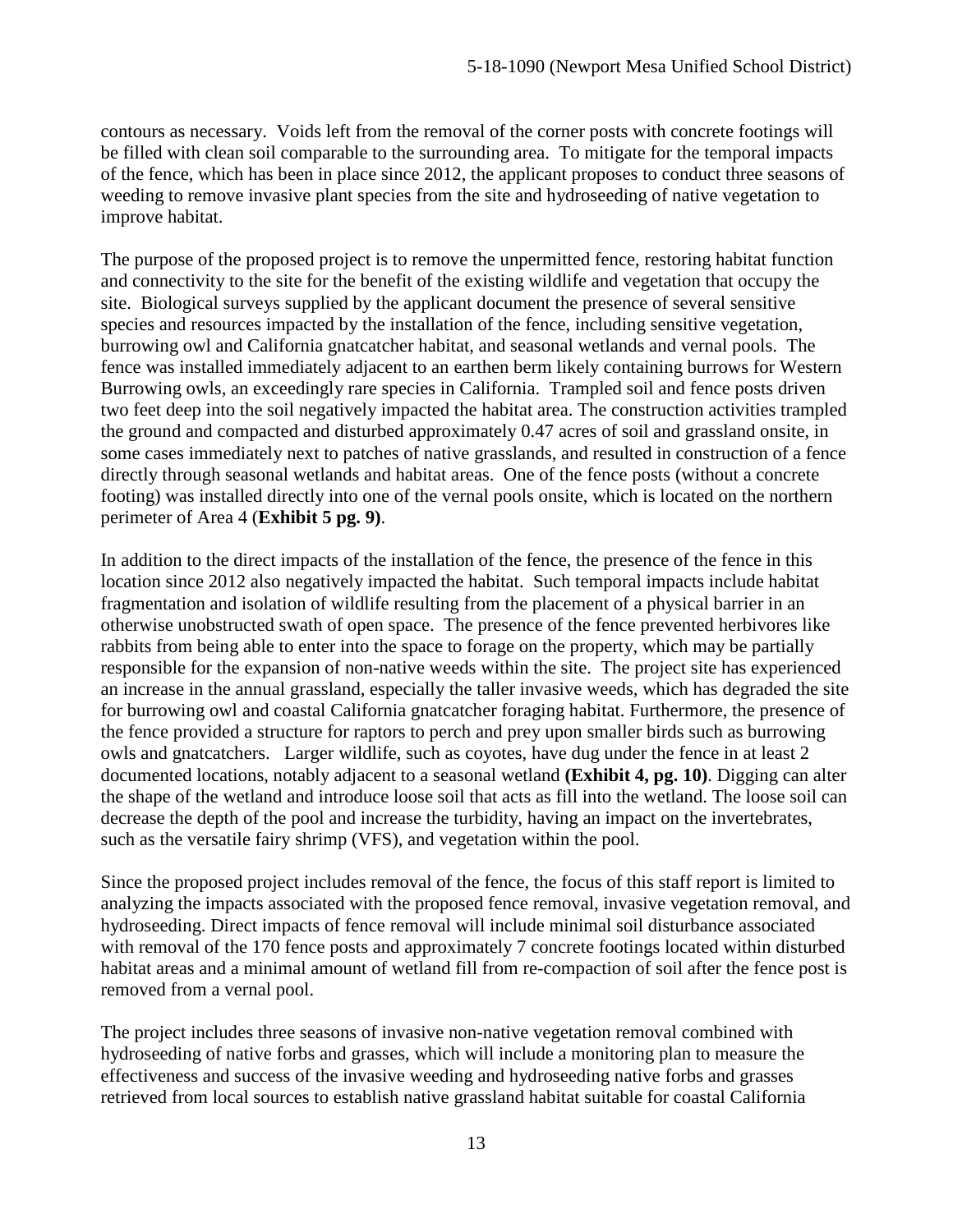Gnatcatcher and Western burrowing owl. No permanent irrigation system will be installed; hand watering will be conducted as needed to augment natural precipitation.

## <span id="page-13-0"></span>**B. STANDARD OF REVIEW**

The City of Newport Beach LCP was effectively certified on January 13, 2017. The standard of review for development within the City's permit jurisdiction is the City's certified LCP. The entire subject property is depicted on the post-certification map as within an area of "deferred certification", and a portion of the property lies in the City of Newport Beach and a portion of the property lies within the County of Orange. The standard of review is Chapter 3 of the Coastal Act, although the City's certified LCP is advisory in nature and may provide guidance.

## <span id="page-13-1"></span>**C. MARINE RESOURCES AND WETLANDS**

Section 30230 of the Coastal Act states:

*Marine resources shall be maintained, enhanced, and where feasible, restored. Special protection shall be given to areas and species of special biological or economic significance. Uses of the marine environment shall be carried out in a manner that will sustain the biological productivity of coastal waters and that will maintain healthy populations of all species of marine organisms adequate for long-term commercial, recreational, scientific, and educational purposes.* 

#### Section 30231 of the Coastal Act states:

*The biological productivity and the quality of coastal waters, streams, wetlands, estuaries, and lakes appropriate to maintain optimum populations of marine organisms and for the protection of human health shall be maintained and, where feasible, restored through, among other means, minimizing adverse effects of waste water discharges and entrainment, controlling runoff, preventing depletion of ground water supplies and substantial interference with surface water flow, encouraging waste water reclamation, maintaining natural vegetation buffer areas that protect riparian habitats, and minimizing alteration of natural streams.* 

## Section 30233 of the Coastal Act states, in relevant part:

*(a) The diking, filling or dredging of open coastal waters, wetlands, estuaries, and lakes shall be permitted in accordance with other applicable provisions of this division, where there is no feasible less environmentally damaging alternative, and where feasible mitigation measures have been provided to minimize adverse environmental effects, and shall be limited to the following:* 

*(l) New or expanded port, energy, and coastal-dependent industrial facilities, including commercial fishing facilities.* 

*(2) Maintaining existing, or restoring previously dredged, depths in existing navigational channels, turning basins, vessel berthing and mooring areas, and boat launching ramps.* 

*(3) In open coastal waters, other than wetlands, including streams, estuaries, and lakes, new or expanded boating facilities and the placement of structural pilings for public recreational piers that provide public access and recreational opportunities.*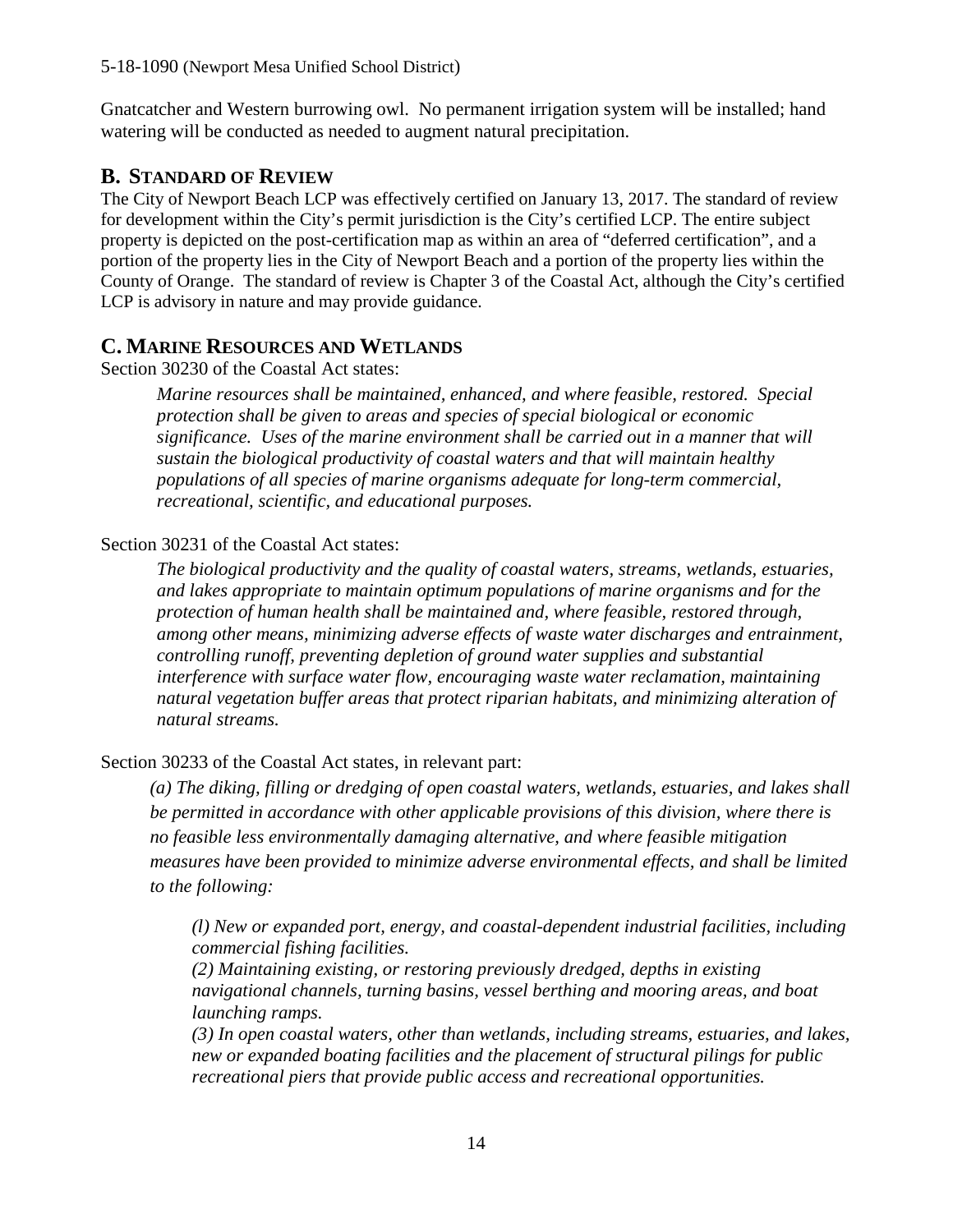*(4) Incidental public service purposes, including but not limited to, burying cables and pipes or inspection of piers and maintenance of existing intake and outfall lines. (5) Mineral extraction, including sand for restoring beaches, except in environmentally sensitive areas. (6) Restoration purposes. (7) Nature study, aquaculture, or similar resource dependent activities.* 

The City of Newport Beach's certified Land Use Plan Section 4.1.1 includes the following policies regarding wetlands (in relevant part):

*4.1.3-1. Utilize the following mitigation measures to reduce the potential for adverse impacts to ESA natural habitats from sources including, but not limited to, those identified in Table 4.1.1: A. Require removal of unauthorized structures… that impact wetlands or other sensitive habitat areas.* 

*E. Limit encroachments into wetlands to development that is consistent with Section 30233 of the Coastal Act and Policy 4.2.3-1 of the Coastal Land Use Plan.* 

*4.2.1-1. Recognize and protect wetlands for their commercial, recreational, water quality and habitat value.* 

*4.2.1-2. Protect, maintain, and where feasible, restore the biological productivity and the quality of coastal waters, streams, wetlands, and estuaries.* 

*4.2.2-1. Define wetlands as areas where the water table is at, near, or above the land surface long enough to bring about the formation of hydric soils or to support the growth of hydrophytes. Such wetlands can include areas where vegetation is lacking and soil is poorly developed or assent as a result of frequent drastic fluctuations of surface water levels, wave action, water flow, turbidity or high concentration of salts or other substances in the substrate…* 

*4.2.2-3. Require buffer areas around wetlands of a sufficient size to ensure the biological integrity and preservation of the wetland that they are designed to protect. Wetlands shall have a minimum buffer width of 100 feet wherever possible…*

*4.2.3-1. Permit the diking, filling, or dredging of open coastal waters, wetlands, estuaries and lakes in accordance with other applicable provisions of the LCP, where there is no feasible less environmentally damaging alternative, and where feasible mitigation measures have been provided to minimize adverse environmental effects and limited to the following:* 

*A. Construction or expansion of port/marine facilities.* 

*B. Construction or expansion of coastal-dependent industrial facilities…*

*C. In open coastal waters other than wetlands… the placement of structural pilings for public recreational piers that provide public access and recreational opportunities.* 

*D. Maintenance of existing and restoration of previously dredged depths…* 

*E. Incidental public service purposes which temporarily impact the resources of the area, such as burying cables and pipes…* 

*F. Sand extraction…* 

*G. restoration purposes.* 

*H. Nature study, aquaculture, or similar resource dependent use.*

*I. In upper Newport Bay Marina Park…*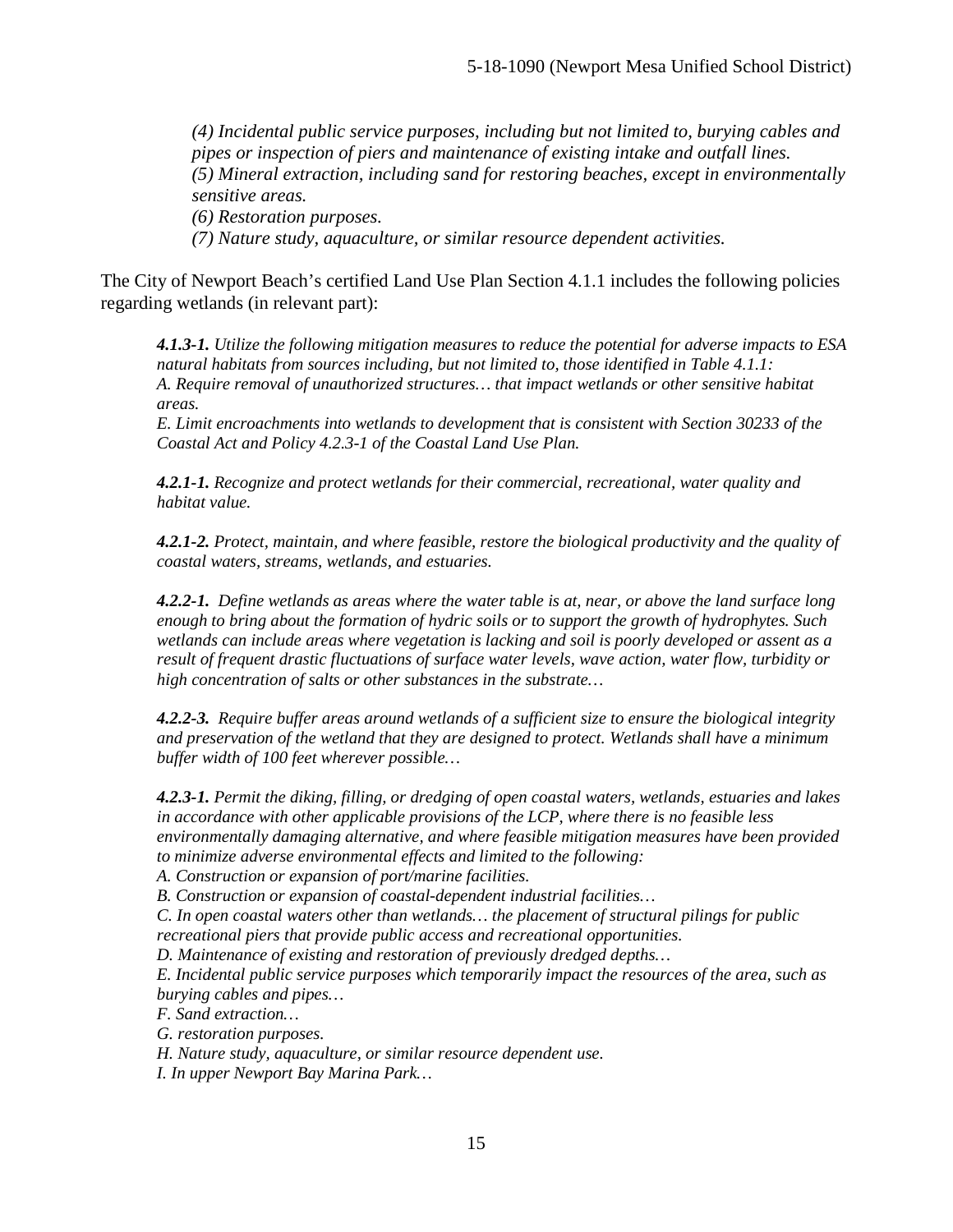## **Seasonal Wetlands**

Seasonal wetlands often occur under Mediterranean climate conditions of the west coast. Seasonal wetlands have a natural lining of bedrock or a lining of hard clay that prevents water from infiltrating into the soil. Seasonal wetlands may or may not support plants or animals found in vernal pools, but they do meet one or more of the three wetland parameters required by the Coastal Act regulations to qualify as a wetland: hydrology, hydrophytic vegetation, and/or hydric soils parameter requirements. All wetlands documented by the biological report submitted by the applicant qualify as seasonal wetlands under the Coastal Act.

Vernal pools are depressional wetlands that fill with rain water in the winter and spring and are dry at other points of the year and often house endangered species such as San Diego fairy shrimp *(Branchinecta sandiegonensis*), which are protected under the federal Endangered Species Act. Vernal pools are rare and unique habitats that support a number of plant and animal species found only in vernal pools. Plant species indicative of vernal pools, including brass buttons (*Cotula coronopifolia*) and woolly marbles (*Psilocarphus sp.),* occur in several of the vernal pools on the adjacent NBR property; and woolly marbles have been documented in the vernal pools that occur on the subject site. Fairy shrimp are vernal pool indicator species and there are two species present in the vernal pools on NBR in the vicinity of the subject site (on the other side of the subject fence); the federally endangered San Diego fairy shrimp and the versatile fairy shrimp (*Branchinecta lindahli*). Vernal pool protocol level surveys in the past have documented fairy shrimp in at least 37 vernal pools on the adjacent NBR property including eight pools occupied by the San Diego fairy shrimp. Fifteen acres on NBR and portions of the subject NMUSD property have been identified as San Diego fairy shrimp critical habitat by the USFWS. This area is the only designated critical habitat for this species in Orange County.

During rain events, a shallow layer of water covers the depression in the soil and "awakens" the seeds, eggs, and/or cysts present. During a wet season, a seasonal pool may fill and dry out several times and in years of drought, it may not fill at all. The seeds, eggs, and cysts can survive the drought conditions until the pool fills again. If the seasonal wetlands contain species that are endemic to that habitat (such as ostracods "seed shrimp" or fairy shrimp), they are called 'vernal pools' and may rise to the level of ESHA. Some seasonal wetlands in the project area are also vernal pools. Approximately 90% of vernal pools in California have already been lost.<sup>[1](#page-15-0)</sup> Title 14 California Code of Regulations ("CCR") section 13577(b) defines wetlands as land where the water table is at, near or above the land surface long enough to promote the formation for hydric soils or to support the growth of hydrophytic vegetation. A seasonal wetland is protected pursuant to the marine resource protection policies of the Coastal Act, however, if a seasonal wetland is also a vernal pool, it rises to the level of ESHA and is also afforded protection pursuant to the land resource protection policies of the Coastal Act.

The project site has been assessed for wetlands several times, and three seasonal wetlands have been documented on the site in the biological reports submitted by the applicant (Exhibit 4, 5). Two recorded seasonal wetlands (SW 1 and SW 2) are along the fence in the project area, while the third (SW 3) is in an existing storage yard on the eastern portion of the site. Additionally, there are 3 seasonal wetlands on the adjacent Newport Banning Ranch property (SW A) within 100 feet of the unpermitted fence. Although the most recent survey conducted of the area submitted by the

<span id="page-15-0"></span> $\overline{a}$ <sup>1</sup> Vernal Pools. US EPA.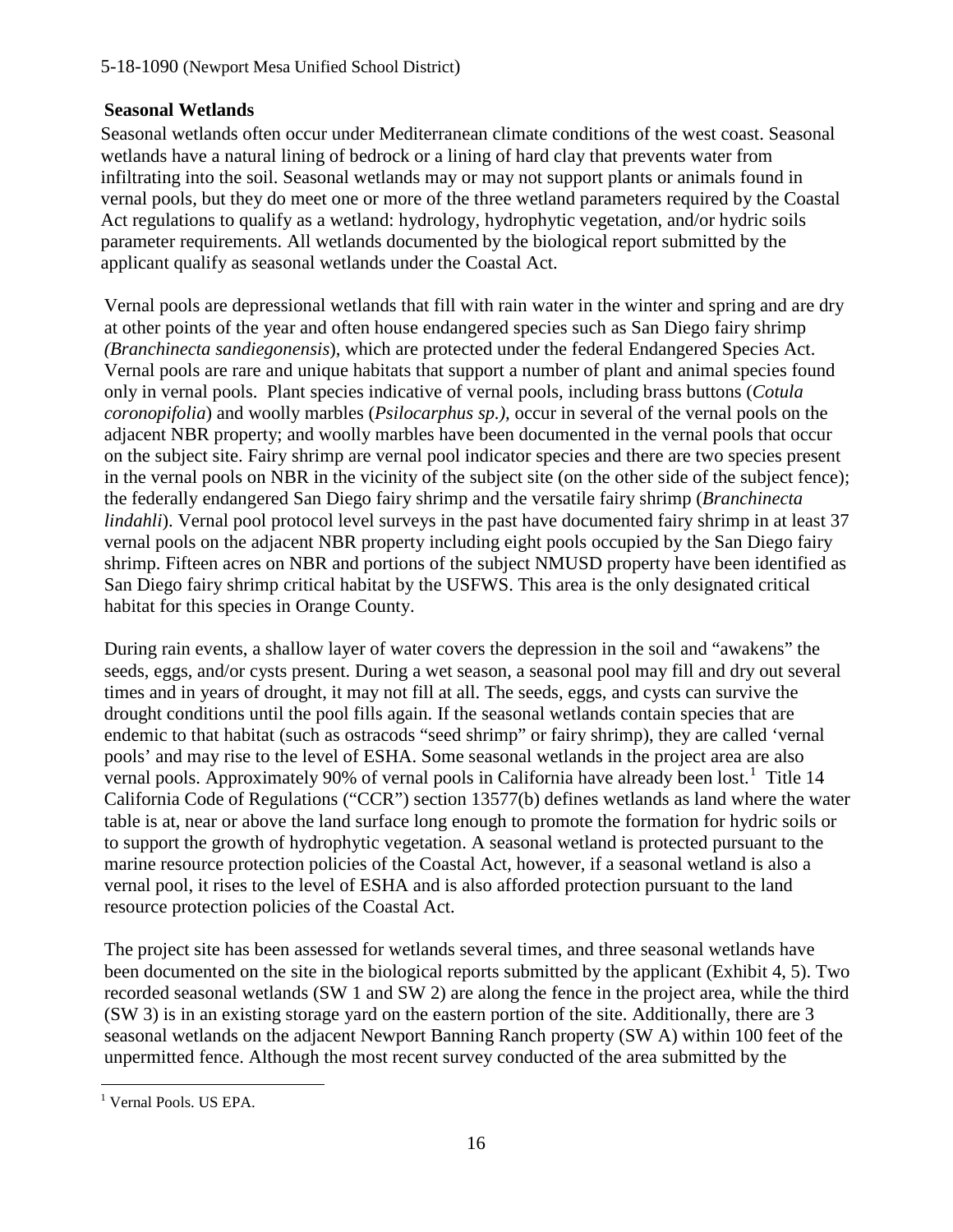applicant did not clearly identify SW1 and SW2 as vernal pools, biological surveys of the seasonal wetlands on the project site over the past five years indicate that both would likely be identified as vernal pools by formal protocol surveys [\(EXHIBIT 4\)](https://documents.coastal.ca.gov/reports/2019/9/th15e/th15e-9-2019-exhibits.pdf). All seasonal wetlands within the project area (SW 1, SW 2, SW 3, and SW A) meet the hydrology criteria above, used to delineate wetlands under the Coastal Act, and must be protected.

#### *Impacts to Wetlands*

Of the four seasonal wetlands within the project area noted above, the proposed fence removal will impact SW2, which is located on the northern property line and was installed directly through SW2. SW2 is approximately 30 feet long (along the fence) and 16 feet wide and has been found to support versatile fairy shrimp and woolly marbles, a vernal pool indicator plant species, and has therefore been determined to be a vernal pool [\(EXHIBIT 4,](https://documents.coastal.ca.gov/reports/2019/9/th15e/th15e-9-2019-exhibits.pdf) 5). This wetland occupies space on both NMUSD and NBR property. While no concrete footing was installed here, the fence posts driven 2 feet into the soil may have altered the impermeable layer of soil, altering the duration of water held in the pool and likely impacting the VFS and vegetation found in the pool.

The "potential vernal pool" in the interior of area 4, identified by a member of the public, was not documented in the submitted biological report, nor has it been explored by previous studies. The vegetation occurring in the depression has not been identified, nor has it been surveyed for SDFS. However, Commission staff did note a potential vernal pool in the same vicinity during a site visit on January 24 2019 and identified the vernal pool indicator species woolly marbles (Psilocarphus brevissimus) in that location.

#### *Fill of Wetlands*

The removal of the fence post that was installed directly into Seasonal Wetland 2 will require less than one cubic foot of soil to be replaced in the hole, but still constitutes fill under section 30233 of the California Coastal Act. Thus, the project must be reviewed for conformance with Section 30233 of the Coastal Act. In order to be consistent with Section 30233, a project that involves filling or dredging in a wetland must meet the three-prong test—1) the use must be one of the uses specifically allowed, 2) it must be the least environmentally damaging alternative, and 3) it must provide adequate mitigation to offset any impacts created by the project.

#### 1) Allowable Use

Section 30233 of the Coastal Act limits development within wetlands, such as at the subject site, to seven specific uses. One of the uses under Section 30233 for which development within wetlands is allowed, is restoration. The proposed project will result in removing the barrier that is currently causing habitat fragmentation and potentially altering the site hydrology, thereby restoring the habitat. Thus, the proposed project is an allowable use. Therefore, the proposed development is consistent with Section 30233 of the Coastal Act with regard to uses allowed within wetlands.

#### 2) Alternatives

The applicant originally proposed to remove the fence while leaving the concrete footings in place by cutting off the posts at the base which would have resulted in fill that could not be easily justified as an allowable use. Possible other alternatives include: the use of property markers to mark the property line outside of seasonal wetlands, an alternative open post and cable fence design that avoid stakes in the wetland area and allow wildlife movement on and offsite, or no project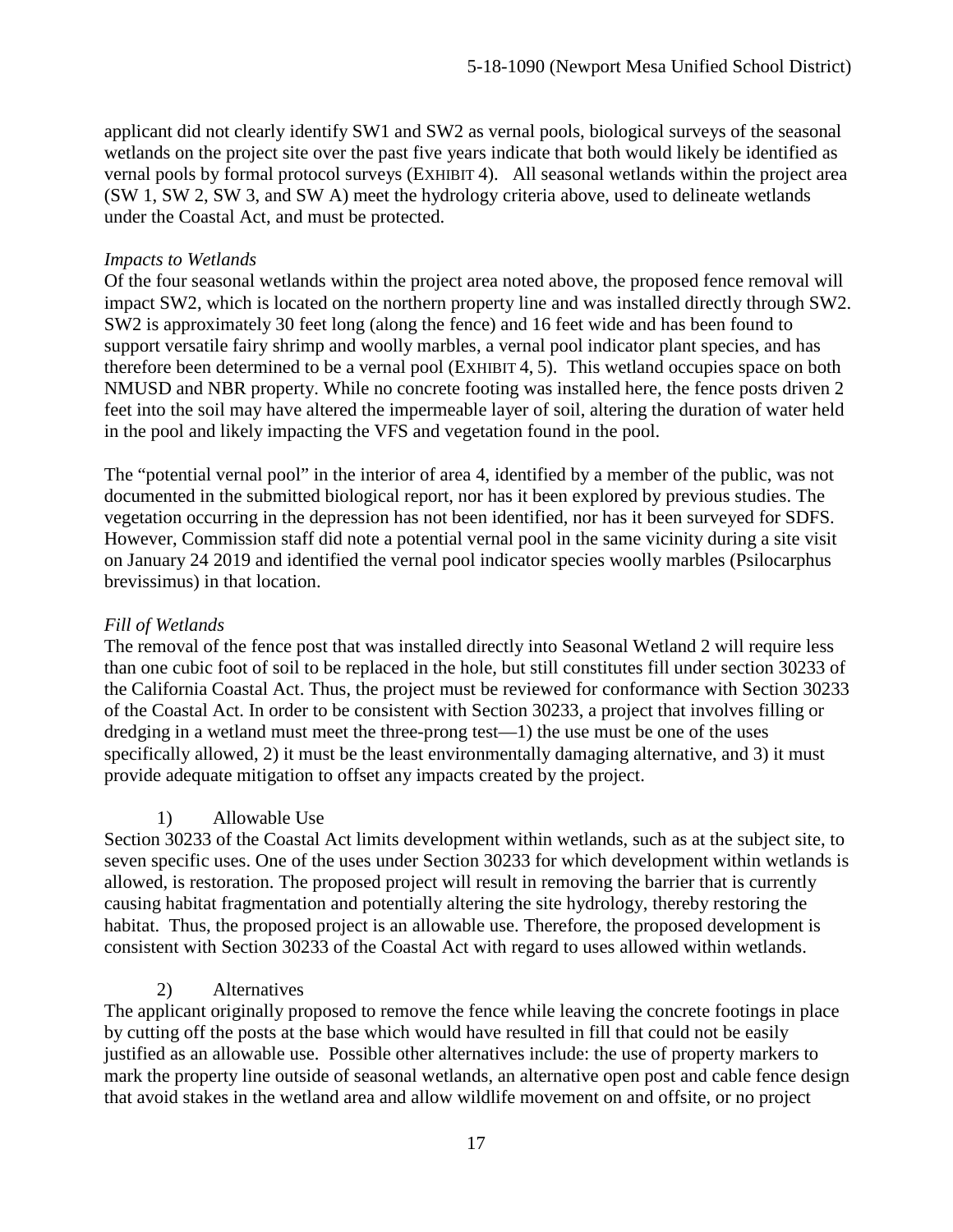#### 5-18-1090 (Newport Mesa Unified School District)

alternative as the site is already completely secured from public access. In the last three of these alternatives, there would be no fill of the wetlands, and therefore each alternative constitutes a less environmentally damaging alternative. However, the proposed project as conditioned will repair the vernal pool and will result in the removal of the fence which has caused habitat fragmentation that has resulted in several negative impacts that have been discussed above. Therefore, the proposed alternative is consistent with Section 30233's requirement that fill of wetlands must be the least environmentally damaging alternative.

#### 3) Mitigation

Section 30233 of the Coastal Act requires that wetland projects include feasible mitigation measures to minimize adverse environmental effects. The proposed project does include mitigation for temporary impacts caused by the presence of the unpermitted fence by proposing invasive plant removal and hydroseeding. In addition, the proposed fill, which is intended to restore the soft bottom habitat affected by the unpermitted fence, will not result in any loss of wetland habitat; rather, the proposal would improve the overall functioning of the existing vernal pool by removing a structure (the fence post) that interferes with the natural function of the wetland and hydrology. Thus, the proposed development will adequately off-set any minor impacts of the proposed fill, which overall will improve the wetland habitat.

Commission staff consulted with vernal pool experts from USFWS, who recommended that the least damaging action, given that the pole placed in SW2 did not have a concrete footing and that SW2 did not contain listed species, was to remove the fence post in the dry season and to use nearby soil to fill and compact the post hole. Such removal is conditioned by Special Condition 2, 3, and 4.

The project is consistent with the policies of the City of Newport Beach's Certified Local Coastal Plan Policy 4.1.3-1 E provides for the protection of habitat integrity and connectivity, and removal of the fence will restore habitat connectivity. Policy 4.2.3-1 states the uses approvable for fill of wetlands, similar to section 30233 of the Coastal Act, include restoration purposes. For the forgoing reasons, the proposed project is consistent with the wetlands protection policies of the Coastal Act, as well as the related policies in the City's certified LCP.

## <span id="page-17-0"></span>**D. ENVIRONMENTALLY SENSITIVE HABITAT AREAS**

Coastal Act Section 30107.5 states:

*"Environmentally sensitive area" means any area in which plant or animal life or their habitats are either rare or especially valuable because of their special nature or role in an ecosystem and which could be easily disturbed or degraded by human activities and developments.*

Coastal Act Section 30240 states:

*(a) Environmentally sensitive habitat areas shall be protected against any significant disruption of habitat values, and only uses dependent on those resources shall be allowed within those areas.* 

*(b) Development in areas adjacent to environmentally sensitive habitat areas and parks and recreation areas shall be sited and designed to prevent impacts which would significantly*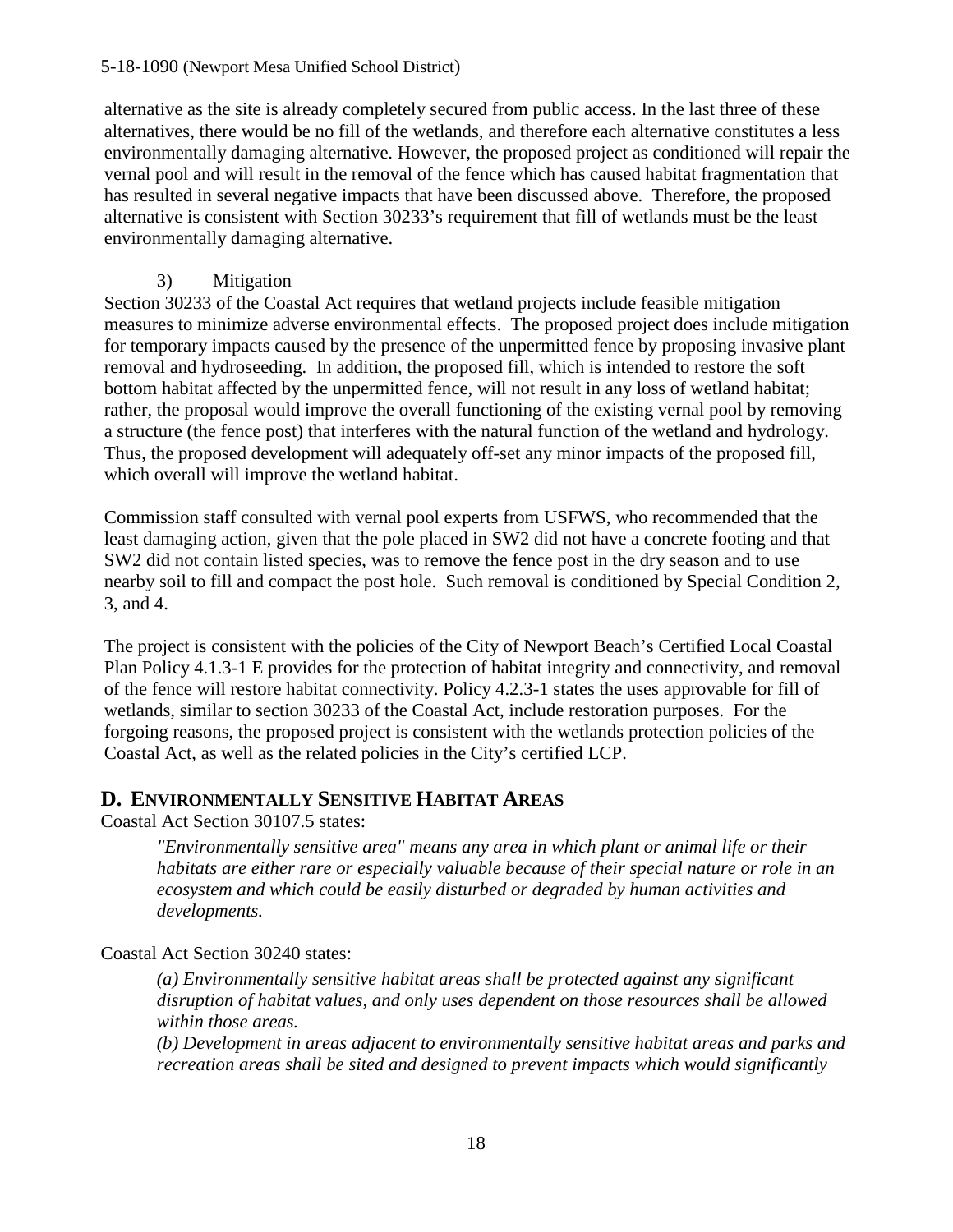*degrade those areas, and shall be compatible with the continuance of those habitat and recreation areas.* 

The City of Newport Beach's certified Land Use Plan Section 4.1.1 includes the following policies regarding Environmentally Sensitive Habitat Areas (in relevant part):

*4.1.1-1. Define any area in which plant or animal life or their habitats are either rare or especially valuable because of their special nature or role in an ecosystem and which could be easily disturbed or degraded by human activities and developments as an environmentally sensitive habitat area (ESHA). Using a site-specific survey and analysis by a qualified biologist, evaluate the following attributes when determining whether a habitat area meets the definition of an ESHA:* 

*A. The presence of natural communities that have been identified as rare by the California Department of Fish and Game.* 

*B. The recorded or potential presence of plant or animal species designated as rare, threatened, or endangered under State or Federal law.* 

*C. The presence or potential presence of plant or animal species that are not listed under State or Federal law, but for which there is other compelling evidence of rarity, such as designation as a 1B or 2 species by the California Native Plant Society.*

*… E. The degree of habitat integrity and connectivity to other natural areas. Attributes to be evaluated when determining a habitat's integrity/connectivity include the habitat's patch size and connectivity, dominance by invasive/non-native species, the level of disturbance, the proximity to development, and the level of fragmentation and isolation. Existing developed areas and existing fuel modification areas required by the City of Newport Beach Fire Department or the Orange County Fire Authority for existing, legal structures do not meet the definition of ESHA.* 

*4.1.1-2. Require a site specific survey and analysis prepared by a qualified biologist as a filing requirement for coastal development permit applications where development would occur within or adjacent to areas identified as potential ESHA…*

*4.1.1-4. Protect ESHAs against any significant disruption of habitat values.* 

*4.1.1-5. Design land divisions, including lot line adjustments, to preclude new development within and minimize impacts to ESHA.* 

*4.1.1-6. Require development in areas adjacent to environmentally sensitive habitat areas to be sited and designed to prevent impacts that would significantly degrade those areas, and to be compatible with the continuance of those habitat areas.*

*4.1.1-7. Limit uses within ESHAs to only those uses that are dependent on such resources.*

*4.1.1-9. Where feasible, confine development adjacent to ESHAs to low impact land uses, such as open space and passive recreation.* 

*4.1.1-10. Require buffer areas of sufficient size to ensure the biological integrity and preservation of the habitat they are designed to protect. Terrestrial ESHA shall have a minimum buffer width of 50 feet wherever possible. Smaller ESHA buffers may be allowed only where it can be demonstrated that 1) a 50-foot wide buffer is not possible due to site-specific constraints, and 2) the proposed*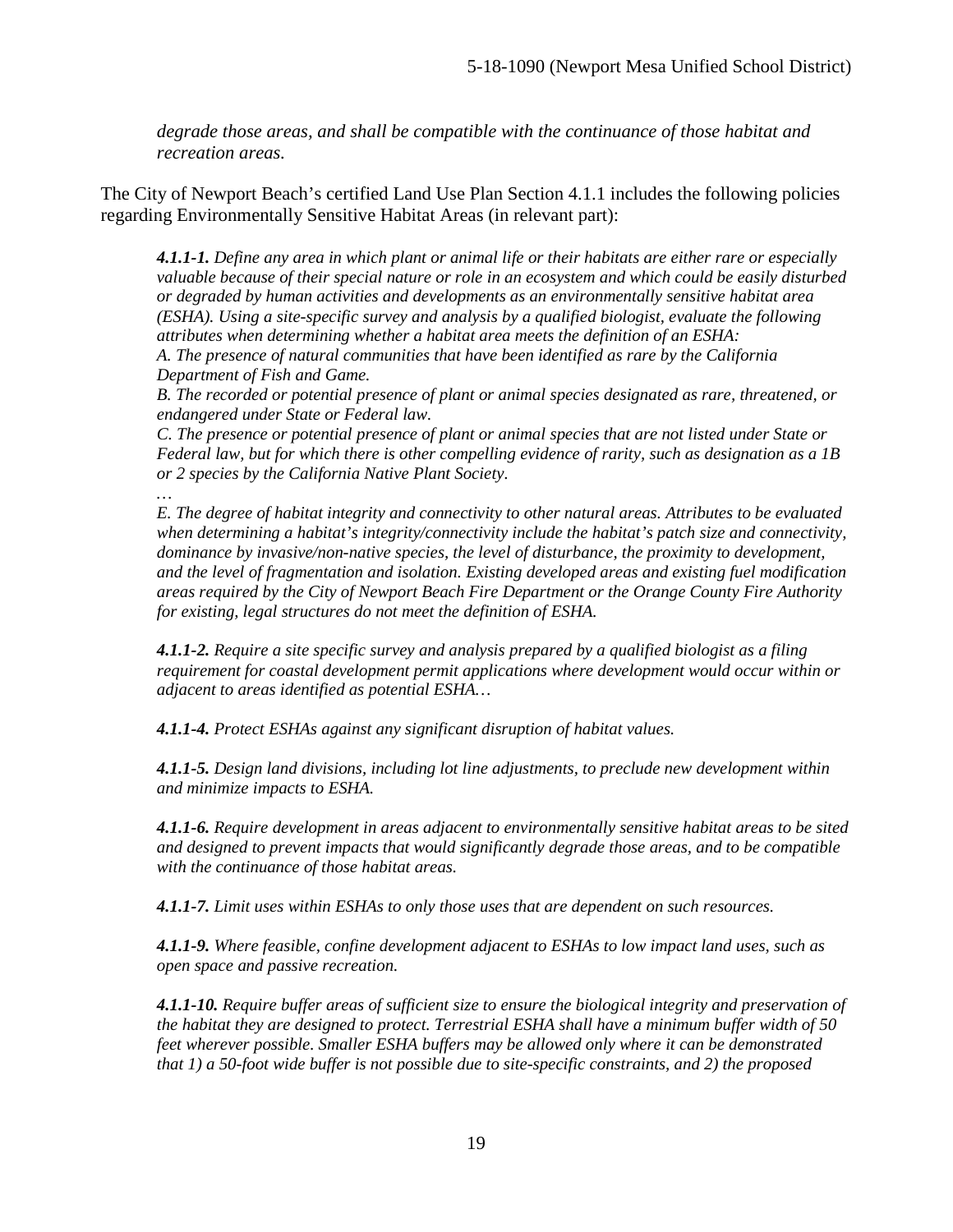#### 5-18-1090 (Newport Mesa Unified School District)

*narrower buffer would be amply protective of the biological integrity of the ESHA given the sitespecific characteristics of the resource and of the type and intensity of disturbance.*

*4.1.1-11. Provide buffer areas around ESHAs and maintain with exclusively native vegetation to serve as transitional habitat and provide distance and physical barriers to human and domestic pet intrusion.* 

*4.1.1-17. In conjunction with new development, require that all preserved ESHA, buffers, and all mitigation areas, onsite and offsite, be conserved/dedicated (e.g. open space direct dedication, offer to dedicate (OTD), conservation easement, deed restriction) in such a manner as to ensure that the land is conserved in perpetuity. A management plan and funding shall be required to ensure appropriate management of the habitat area in perpetuity.* 

*4.1.3-1. Utilize the following mitigation measures to reduce the potential for adverse impacts to EHSA natural habitats from sources including, but not limited to, those identified in Table 4.1.1: A. Require removal of unauthorized structures… that impact wetlands or other sensitive habitat areas.* 

*D. Strictly control encroachments into natural habitats to prevent impacts that would significantly degrade the habitat.* 

*E. Limit encroachments into wetlands to development that is consistent with Section 30233 of the Coastal Act and Policy 4.2.3-1 of the Coastal Land Use Plan.* 

*4.2.2-3. Require buffer areas around wetlands of a sufficient size to ensure the biological integrity and preservation of the wetland that they are designed to protect. Wetlands shall have a minimum buffer width of 100 feet wherever possible. Smaller wetland buffers may be allowed only where it can be demonstrated that 1) a 100-foot wide buffer is not possible due to site-specific constraints, and 2) the proposed narrower buffer would be amply protective of the biological integrity of the wetland given the site-specific characteristics of the resource and of the type and intensity of disturbance.*

Environmentally Sensitive Habitat Areas (ESHA) are areas in which plant or animal life or their habitats are either rare or especially valuable because of their special nature or role in an ecosystem and which could be easily disturbed or degraded by human activities. Coastal Act Section 30240 states that ESHA shall be protected against any significant disruption of habitat values, and only uses dependent on those resources shall be allowed within those areas.

The City's certified LUP also contains policies regarding protection of ESHA. These include specifications on land divisions and preventing fragmentation (4.1.1-5), limitations on development areas adjacent to ESHA to low impact land uses (Policy 4.1.1-9), and requirements for buffers around ESHA (Policies 4.1.1-10, 4.1.1-12, 4.1.1-17).

The project area is largely vegetated by grasslands with patches of coastal sage scrub (CSS). These open grasslands provide dwelling habitat for burrowing animals and significant foraging habitat for numerous mammal, bird, and reptile species including burrowing owls and other raptors. The patches of CSS provide valuable foraging area to California gnatcatchers (CAGN). The site was surveyed by the applicant for CAGN in 2016, and although no gnatcatchers were observed utilizing the limited habitat on-site, they were heard approximately 200 feet off-site to the southwest on the adjacent NBR property during protocol surveys. Other known surveys undertaken in the area have documented CAGN nests and foraging areas adjacent to the NMUSD property. The entire project area is designated as CAGN critical habitat area by the U.S. Fish and Wildlife Service.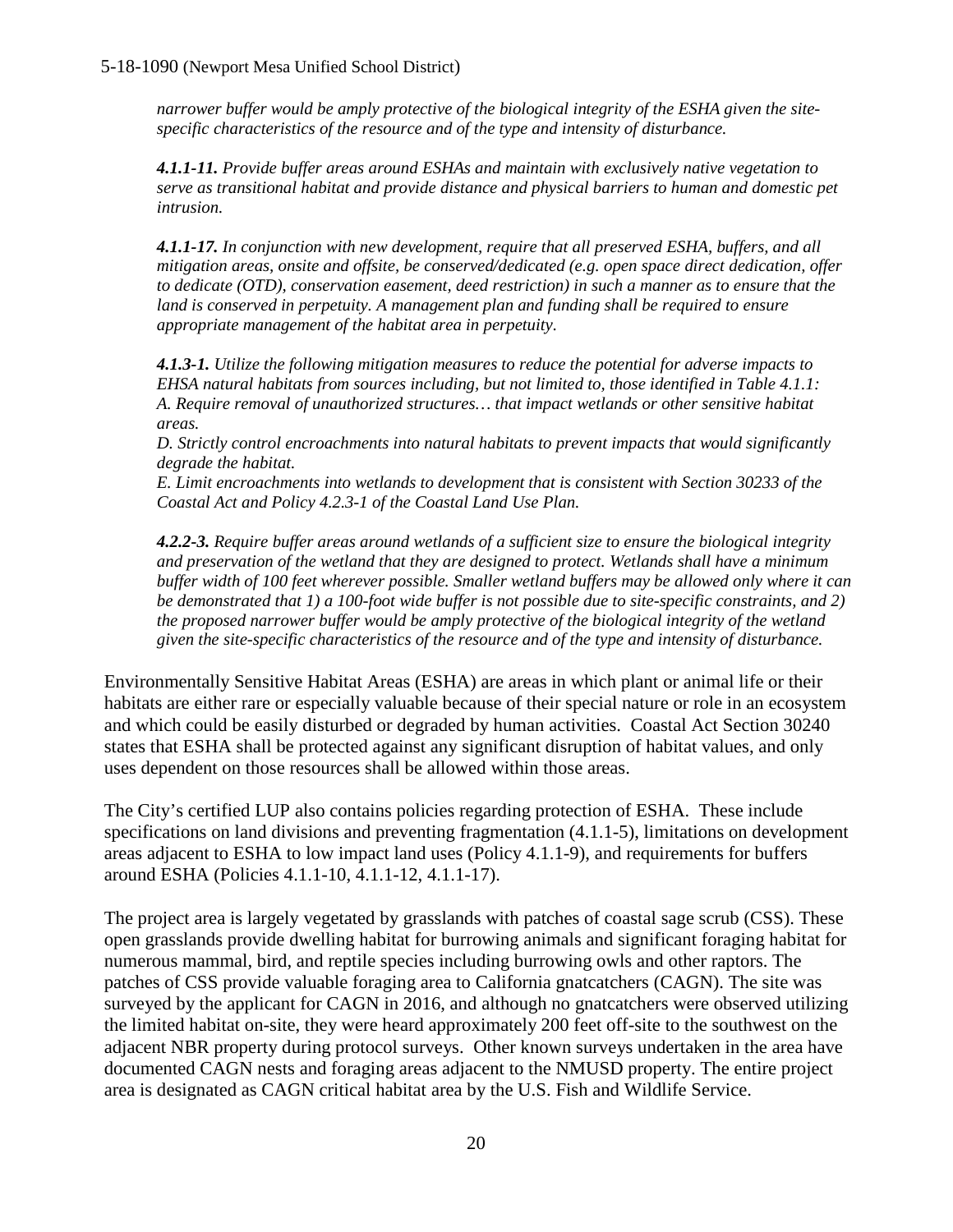In 2015, the Commission staff ecologist was asked to examine the biological resources on and adjacent to the NMUSD property to determine whether the area supported environmentally sensitive habitat. The result of that review was the memorandum *Biological Resources in Vicinity of Newport-Mesa Unified School District Unpermitted Fence*, dated February 26, 2015 (**[Exhibit 4](https://documents.coastal.ca.gov/reports/2019/9/th15e/th15e-9-2019-exhibits.pdf)**).

#### **Burrowing Owl**

Two large earthen berms in this area likely provide habitat for the burrowing owls documented onsite. Commission staff confirmed the presence of burrowing owls in this location at a site visit on January 28, 2015. Western burrowing owls (*Athene cunicularia*) are a California Species of Special Concern that are rare in Orange County due to loss of suitable grasslands to development, especially near the coast. Western burrowing owls are often found in burrows created by ground squirrels, of which many occupy the project location. Most Western burrowing owls nesting in California remain at their breeding grounds throughout the winter, sometimes staying in the same burrows and sometimes wandering within the region. Although Burrowing owls have not been seen in the area since approximately 2016.

#### **Annual Grasslands**

The annual grassland on the NMUSD property, although dominated by non-native species, provide dwelling habitat for burrowing animals and significant foraging habitat for numerous species of mammals, birds, and reptiles including burrowing owls and many species of raptors. The annual grasslands contain small, widely spread patches of native Coastal Sage Scrub (CSS). Since the time that the applicant's biological report was written (*A Biological Constraints Assessment of the Newport Mesa Unified School District Site Located in Orange County*, Prepared by Environmental Intelligence, LLC, dated July 28, 2016) habitat onsite has shifted. Annual grasslands are not as prevalent on the site or in the area today, likely due in part to the non-native habitat outcompeting grassland habitat as the presence of the fence prevented herbivores such as rabbits to forage on the property.

#### **Coastal Sage Scrub and California Gnatcatcher**

Although the CSS on the property does not contain CSS signature species, such as California sunflower, California buckwheat, and California sagebrush, the vegetation is still within the area designated as critical habitat for California Gnatcatchers (CAGN) and provides them with valuable foraging area and offers connectivity with the CSS vegetation on the adjacent property. While a protocol level CAGN survey was not submitted by the applicant, known biological surveys of the project area have documented CAGN nests and foraging areas adjacent to the NMUSD property.

## **Vernal Pools**

Wetlands that provide habitat to plants and wildlife only found in vernal pools are wetlands that may qualify as ESHA. Environmentally sensitive habitat area means any area 1) in which plant or animal life or their habitats are either rare or especially valuable because of their special nature or role in an ecosystem and 2) which could be easily disturbed or degraded by human activities and developments. Vernal pools are therefore ESHA.

SW 1, SW 2, SW 3 and SW A are all vernal pools. SW 2, bisected by the unpermitted fence, contained Versatile Fairy Shrimp. The complex of vernal pools (SW A) near the fence contains the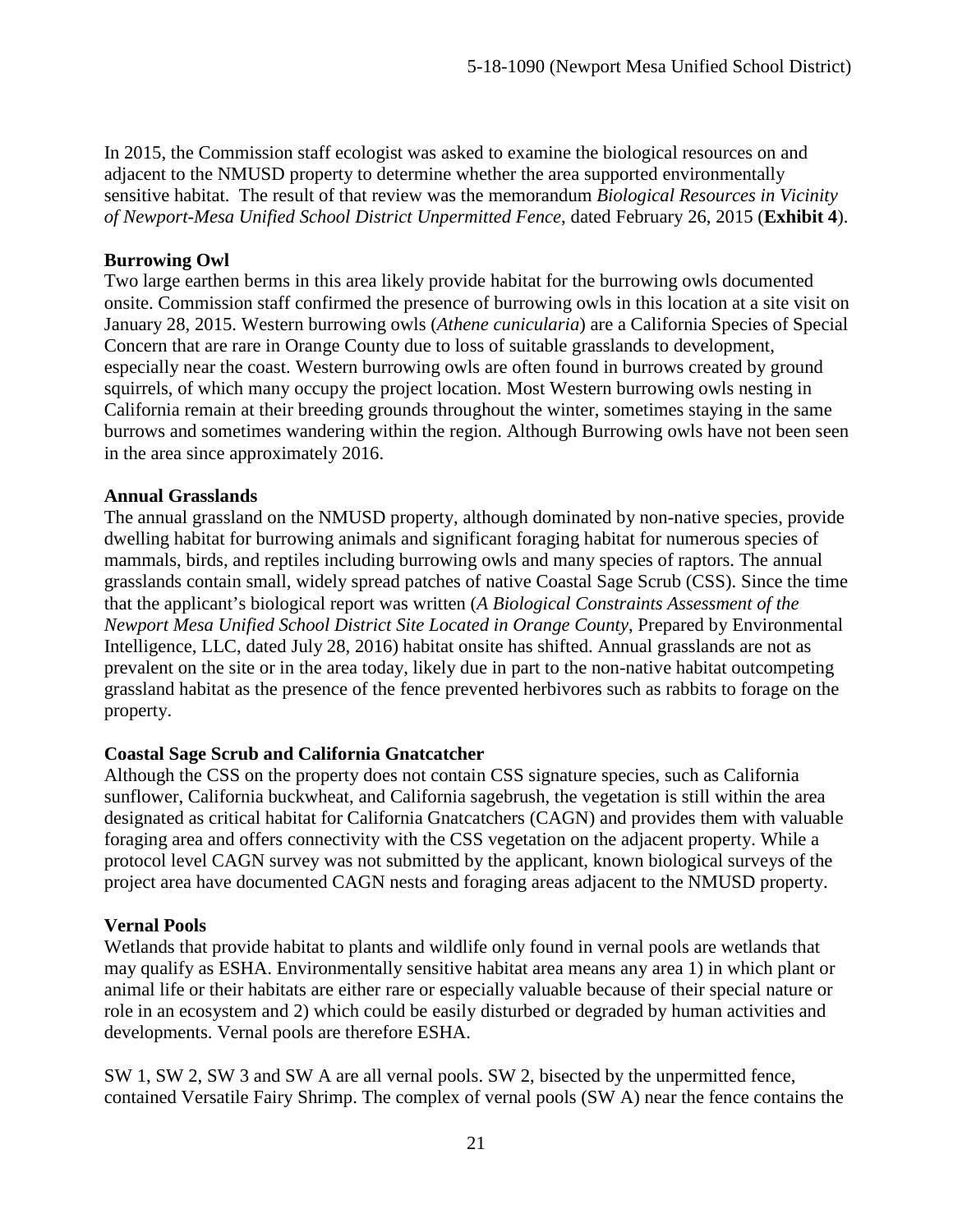federally-listed SDFS. SW 1 and SW 3 were not surveyed for SDFS, however, photographs of SW 1 submitted show the pool supported ostracods (seed shrimp), a vernal pool indicator species, and pollywogs. SW 3 contains wooly marbles, a vernal pool indicator species. These vernal pools contain species that are endemic to wetland habitats.

Wetlands that contain endemic aquatic invertebrates (such as fairy shrimp or ostracods) or endemic vegetation (such as wooly marbles) qualify as ESHA under section 30107.5 because they provide habitat for rare and especially valuable plant and animal life and they are easily disturbed by human activity and development. SW 1, SW 2, SW 3 and SW A all support species endemic to vernal pools and are easily degraded by development. Therefore, SW 1, SW 2, SW 3 and SW A are considered ESHA under Coastal Act Section 30240 and must be protected. Even though these vernal pools occur across the two neighboring properties, and not exclusively on the subject site, they are still afforded protection in the form of habitat buffers, consistent with Section 30240(b).

#### **ESHA Determination**

The Commission's staff ecologist, Dr. Jonna Engel, visited the site on January 28, 2015, and again on June 24, 2019. In a memo dated February 26, 2015, and in her supplemental memo dated August 29, 2019, Dr. Engel determined that areas of the site do qualify as environmentally sensitive habitat areas.

The annual grassland, degraded CSS, California gnatcatchers and burrowing owls on and in the vicinity of the NMUSD are 1) rare primarily from habitat loss due to development, and/or 2) provide especially valuable ecosystem services for rare species (e.g. coastal California gnatcatcher, burrowing owl), and 3) are easily degraded and disturbed by human activities and development. Therefore, these areas meet the Coastal Act definition of ESHA and are protected under section 30240 of the Coastal Act.

The adjacent property, Newport Banning Ranch, provides documented habitat for CAGN in the form of sage scrub communities, grasslands, and riparian areas. The grassland on the NMUSD property is an extension of the grasslands found on the NBR property. Together, the connected communities of CSS provide foraging and habitat areas for CAGN. The CAGN, a federally listed species which must be protected under the Endangered Species Act, relies on the habitat provided by grasslands and CSS in the project site. Because both the patches of CSS and the non-native grasslands provide habitat for CAGN and can easily be disturbed by development, they are both are considered ESHA.

While focused coastal California Gnatcatcher surveys were performed by the applicant on the NMUSD property in 2016 in accordance with guidelines issued by the USFWS did not confirm any CAGN utilizing the onsite habitat, CAGN were heard approximately 200-feet off-site to the southwest on the adjacent NBR property during protocol surveys. The CLUP defines ESHA under policy 4.1.1-1 noting the ESHA definition extends to: The recorded or potential presence of plant or animal species designated as rare, threatened, or endangered under State or Federal law. The recorded or potential presence of CAGN in the CSS and grassland habitat area defines the federally listed species as ESHA by the CLUP.

The 2015 ESHA memo states that Burrowing Owls are listed by the CNDDB as a rare species (S2), and a CDFW species of special concern, and as a bird of special concern by the United States Fish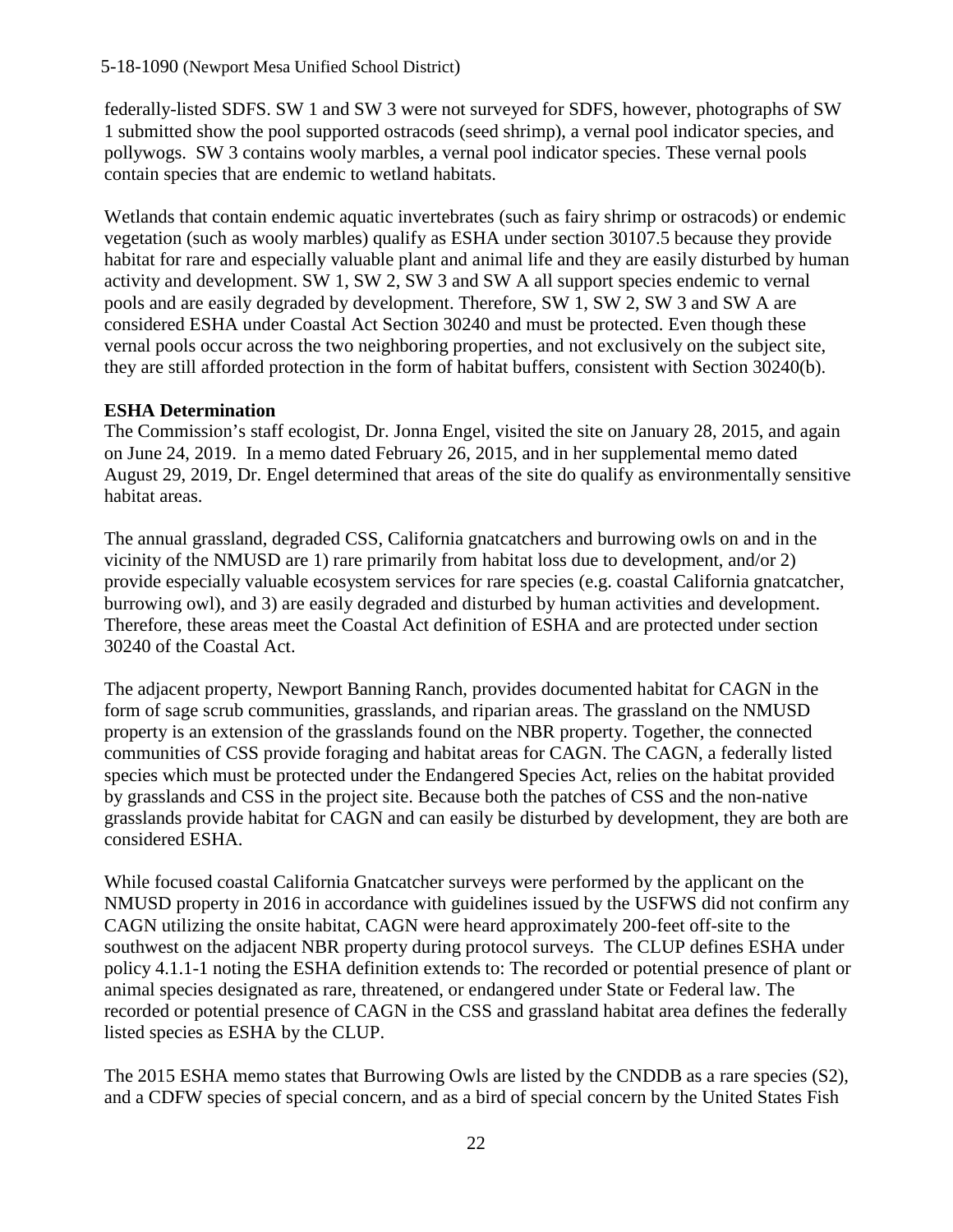and Wildlife Service (USFWS), and as a sensitive species by the Bureau of Land management (BLM). Burrowing owls were thought to have been extirpated in all of Orange County (and most of coastal Southern California), except for a small breeding population in Seal Beach. The applicant's biologists conducted four focused surveys for burrowing owls between December 22, 2015 and January 26, 2016, and no owls were observed during the 2015/2016 wintering surveys. The last reported observance of the burrowing owl was January 29, 2015 within NBR property north of the Site (**[Exhibit 4](https://documents.coastal.ca.gov/reports/2019/9/th15e/th15e-9-2019-exhibits.pdf)**). However, despite the lack of observances, active burrows, or indicative sign during 2015-2016 focused surveys, that is not an indication that the owls are not using the site, and therefore the Commission staff ecologist still considers the project site to be foraging habitat for burrowing owls, which will improve through invasive plant removal and hydroseeding as required by **Special Condition 1.** 

The Burrowing owls that use the site for foraging are rare, and therefore, rise to the level of ESHA. Additionally, the areas on the project site that provide habitat and foraging area for the Burrowing owls are also ESHA, because they provide habitat for a rare species and can easily be disturbed by development. The CLUP defines ESHA under policy 4.1.1-1: The presence of natural communities that have been identified as rare by the California Department of Fish and Game. Burrowing Owl is identified as a species of special concern by CDFW, and therefore is defined as ESHA by the CLUP, as well as the Coastal Act.

As discussed earlier, vernal pools depend greatly on undisturbed and consistent hydrology patterns to sustain their habitat. When development occurs that changes this hydrology, the vernal pools can be easily degraded by that development and potentially lost depending on the extent of the disturbance. Additionally, the annual grassland and degraded CSS are easily disturbed by development because the process of removing or damaging those species through trampling or stage of seed development and dispersal, which is imperative for species survival. In concert with the impacts on the process of mature plant species, the California gnatcatchers greatly depends on mature CSS and grassland species for foraging and nesting. When those plant species are impacted, the range of potential habitat for the California gnatcatcher diminishes which directly affects its survival. Finally, burrowing owls on and in the vicinity of the NMUSD are easily disturbed or degraded by development because the burrows can be easily trampled during development which may cause mortality of owlets that may seek refuge in existing burrows.

The Commission's staff ecologist's most recent ESHA memorandum states:

*The CAGN CSS foraging habitat is ESHA because it is used by and supports CAGN which are Federally Threatened, have a state rarity ranking of S2, and are a CDFW Species of Special Concern. Furthermore, the NMUSD site is within designated CAGN critical habitat. The CAGN CSS foraging habitat is easily disturbed or degraded by invasive non-native species and human development such as habitat fragmentation or removal. The burrowing owl annual grassland foraging habitat is ESHA because it is used by and supports the burrowing owls which have a state rarity designation of S3, are a CDFW Species of Special Concern, and a USFWS Bird of Conservation Concern. The burrowing owl annual grassland foraging habitat is easily disturbed or degraded by invasive non-native species and human development such as habitat fragmentation or removal. Southern California vernal pool habitat is very rare with a state rarity ranking of*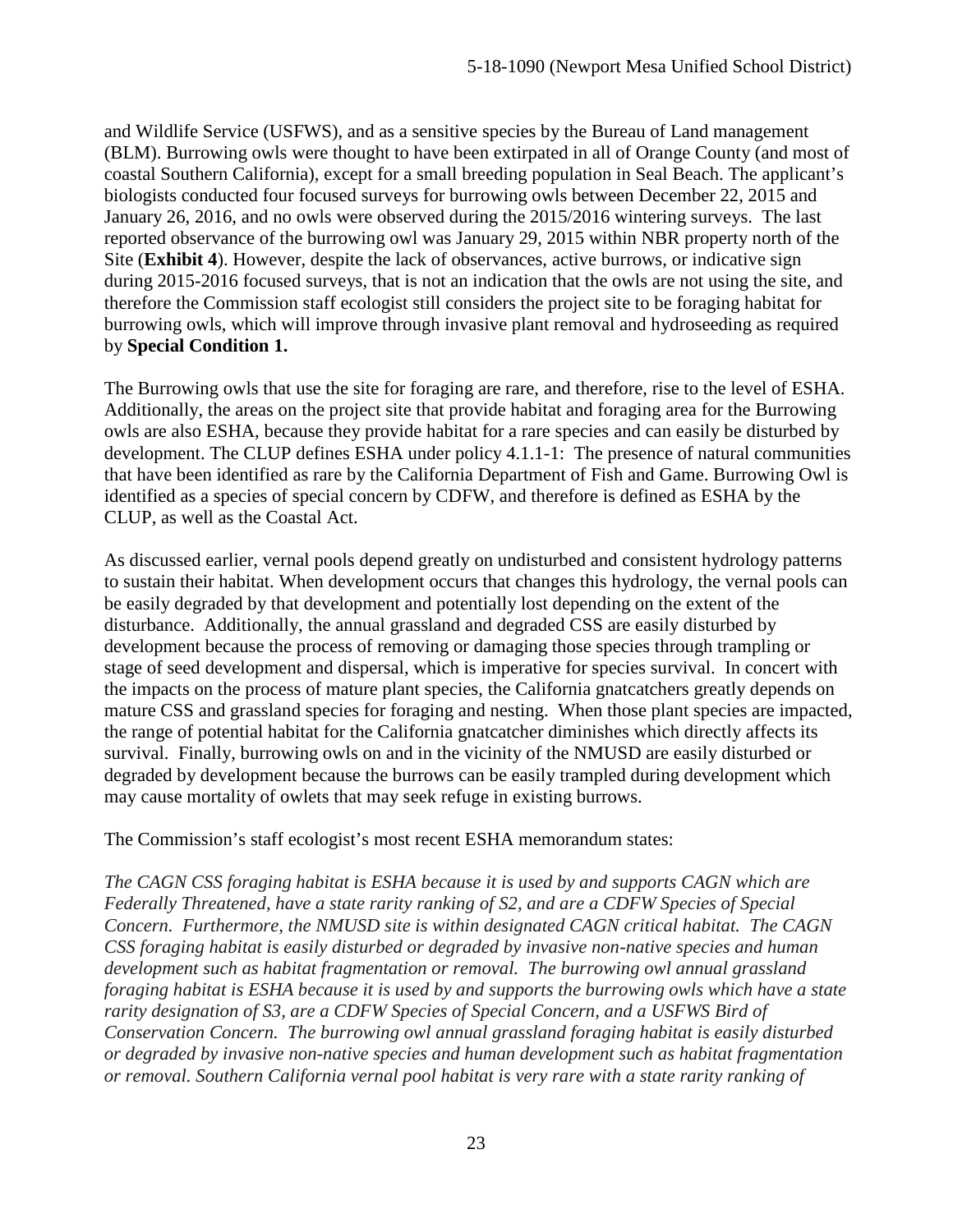#### 5-18-1090 (Newport Mesa Unified School District)

*G2S2. Vernal pool habitat is easily disturbed or degraded by invasive non-native species and human development such as habitat fragmentation or fence posts.*

Therefore, the NMUSD site contains valuable ESHA resources. Under section 30240(a), development in ESHA can only be approved if it is: 1) a use dependent on the resource, and 2) will not significantly disrupt habitat values of the ESHA. Similarly, under section 30240(b), development adjacent to ESHA must not significantly degrade the habitat and must be compatible with the continued existence of the ESHA.

#### **ESHA Analysis**

The proposed activities, including fence removal from the vernal pool and invasive non-native vegetation removal, will occur in ESHA. However, the project is intended to remove the unpermitted fence and to restore the habitat to its natural condition; thus, the project is a restoration project that is a use dependent on the resource because it is designed to protect and improve the sensitive habitat areas.

During fence removal, impacts to native vegetation will be avoided as much as practical, and a wildlife biologist will be present during all invasive vegetation removal efforts to identify and flag native and non-native plant species to ensure focused treatment of non-native species and to avoid adverse impacts to wildlife. On-site personnel will comply with the directions of qualified biologists, whose role it is to help personnel avoid and minimize impacts to biological resources. Biologists have the authority to temporarily halt construction activities that could harm sensitive biological resources, including nests and burrows. To avoid impacts to avian species, all invasive vegetation removal efforts must adhere to **Special Condition 4**, which requires the applicant to conduct a pre-construction nesting bird survey to determine the presence of active nests within 500 feet of the vegetation removal activities. During fence post removal within vernal pool SW2, such activities must be conducted during the dry season, utilizing nearby soil to fill and compact the post hole as recommended by USFWS and required by **Special Condition 8.**

In addition, as the project is a restoration project, the proposed development will not significantly disrupt habitat values and, instead, will result in improved habitat functioning and wetland ecology. Thus, as conditioned, the proposal satisfies section 30240(a)'s requirement that proposed development not significantly disrupt habitat values of ESHA.

For similar reasons, the proposed fence removal and restoration work will not significantly degrade adjacent sensitive habitat and is compatible with the continued existence of the vernal pools and other sensitive habitats on site. The proposed fence removal and habitat restoration is consistent with section 30240 of the Coastal Act, as well as the certified policies of the LCP that protect environmentally sensitive habitat areas.

## <span id="page-23-0"></span>**E. OTHER AGENCY APPROVALS**

In the preparation of these findings, Commission staff consulted with the U.S. Fish and Wildlife Service's Carlsbad office (USFWS). USFWS approval was not sought by the applicant, because at the time of application submittal, no mitigation for the impacts was proposed. USFWS may recommend mitigation measures for the impacts caused by the unpermitted development, and may make recommendations to limit disturbances during fence removal. Permits from other public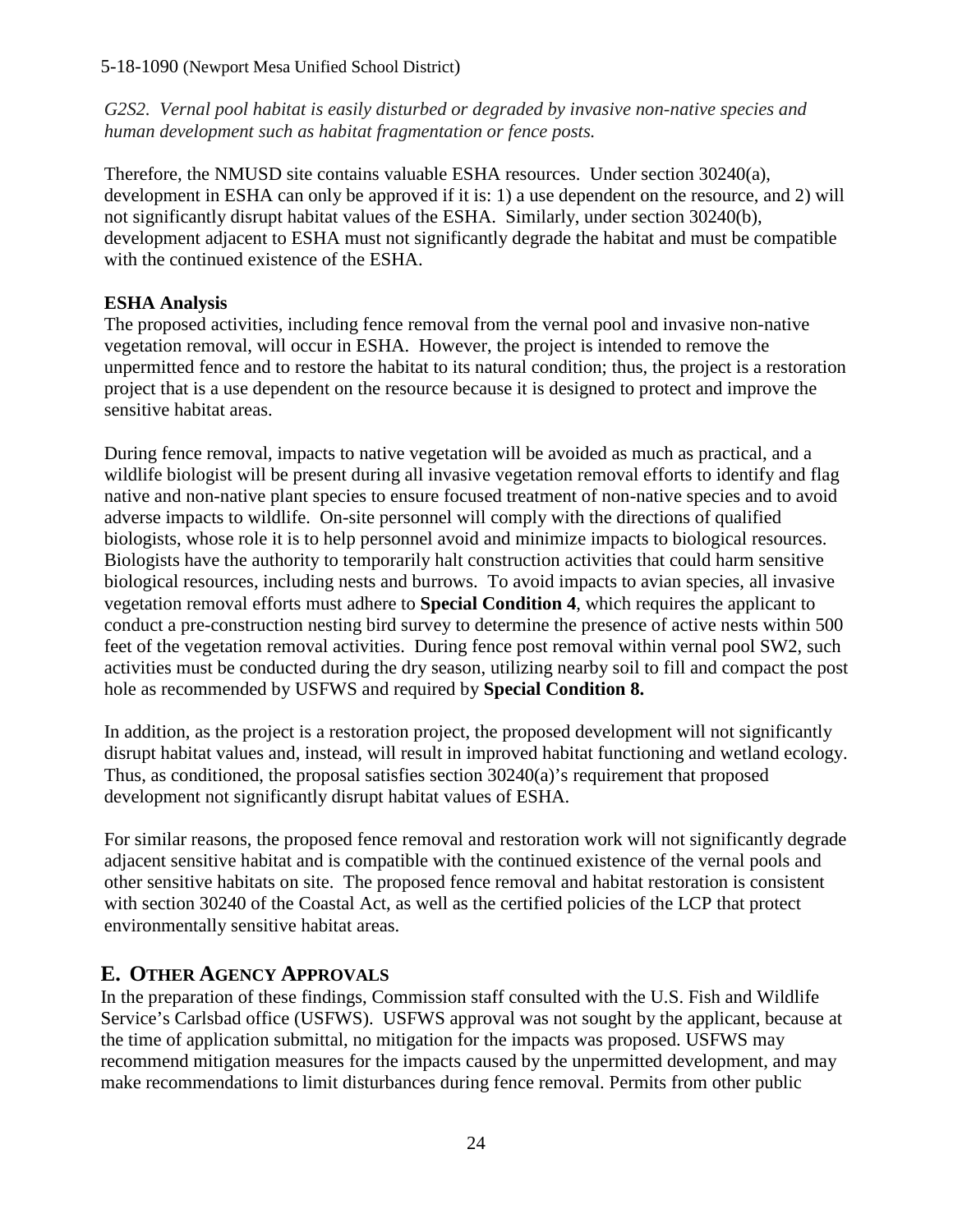agencies may be required, including the U.S. Fish and Wildlife Service (federally-protected endangered species), State Water Resources Control Board, California Dept. of Fish and Wildlife, (state-listed endangered species), U.S. Army Corps (wetlands fill), and County of Orange. The applicant must provide evidence to the Executive Director that all necessary approvals from related state and federal agencies have been obtained, or proof that no other approvals are required.

## <span id="page-24-0"></span>**F. LOCAL COASTAL PROGRAM**

The City of Newport Beach LCP was effectively certified on January 13, 2017. The standard of review for development within the City's permit jurisdiction is the City's certified LCP. The entire subject property is depicted on the post-certification map as within an area of "deferred certification", and a portion of the property lies in the City of Newport Beach and a portion of the property lies within the County of Orange. The standard of review is Chapter 3 of the Coastal Act, although the City's certified LCP is advisory in nature and may provide guidance.

## <span id="page-24-1"></span>**G. UNPERMITTED DEVELOPMENT**

Unpermitted development, including installation of the fence that is the subject of this application, has occurred on the site. Installation of the fence constitutes development under the Coastal Act and, therefore, requires a coastal development permit. Any non-exempt development activity, which is the case here, conducted in the Coastal Zone without a valid coastal development permit, or which does not substantially conform to a previously issued permit, constitutes a violation of the Coastal Act.

The applicant is proposing to remove the unpermitted fence and fully mitigate for the habitat impacts resulting from the installation of the fence and its persistence on the site. Approval of this application pursuant to the staff recommendation, issuance of the permit, and the applicant's subsequent compliance with all terms and conditions of the permit will result in resolution of the above described violations.

Although unpermitted development has taken place prior to the submission of this permit application, consideration of this application by the Commission has been based solely upon the Chapter Three policies of the Coastal Act. Review of this permit application does not constitute a waiver of any legal action with regard to the alleged violations nor does it constitute an admission as to the legality of development, other than the development addressed herein, undertaken on the site without a coastal development permit.

## <span id="page-24-2"></span>**H. CALIFORNIA ENVIRONMENTAL QUALITY ACT (CEQA)**

Section 13096 of Title 14 of the California Code of Regulations requires Commission approval of coastal development permits to be supported by a finding showing the permit, as conditioned by any conditions of approval, to be consistent with any applicable requirements of the California Environmental Quality Act (CEQA). Section 21080.5(d)(2)(A) of CEQA prohibits a proposed development from being approved if there are feasible alternatives or feasible mitigation measures available which would substantially lessen any significant adverse effect which the activity may have on the environment. In this case, the City of Newport Beach Planning Department is the lead agency and the Commission is a responsible agency for the purposes of CEQA. The City of Newport Beach has not reviewed the project, to date.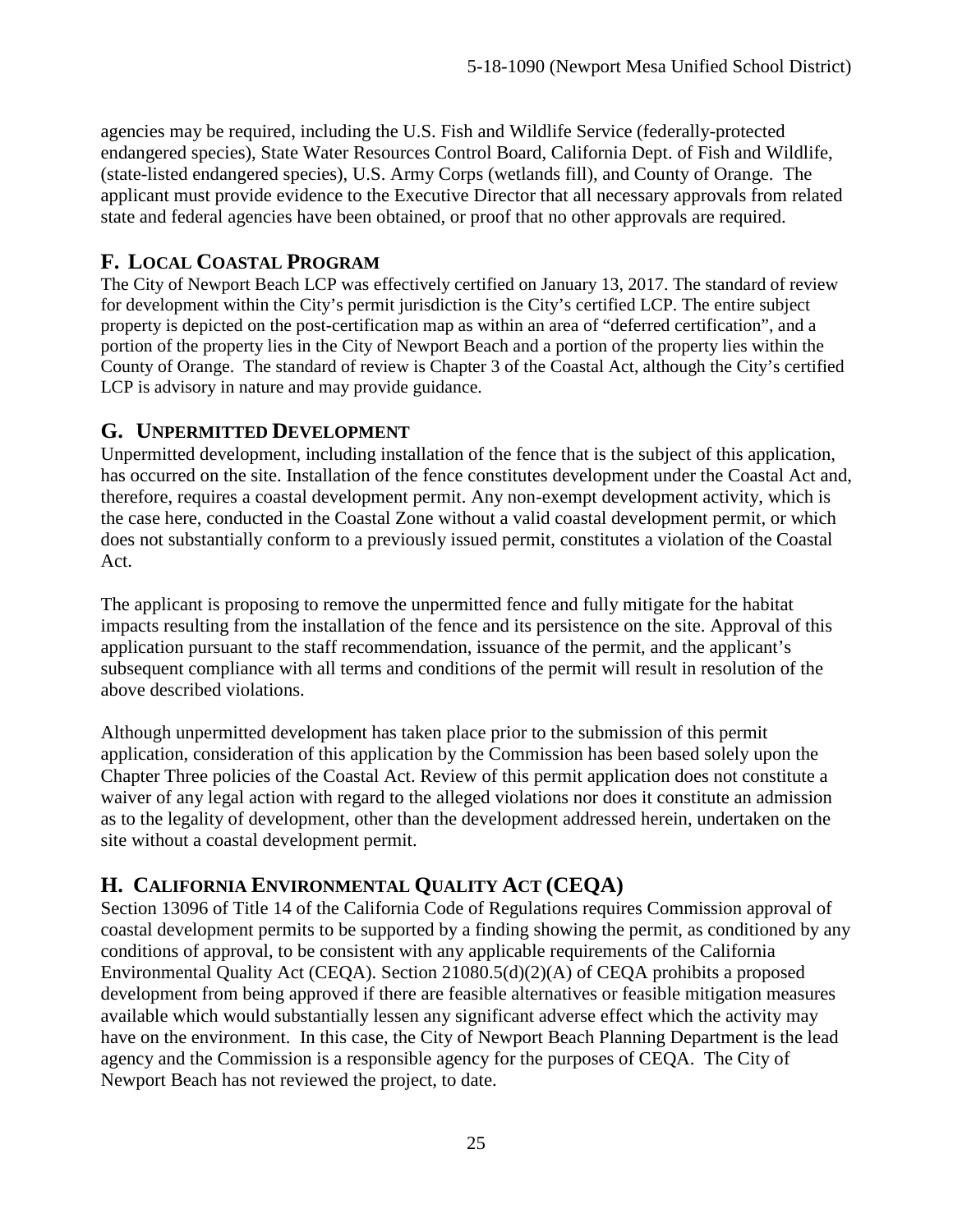The Commission incorporates its findings on Coastal Act consistency at this point as if set forth in full. As discussed above, the proposed development, as conditioned, is consistent with the Chapter 3 policies of the Coastal Act. Special Conditions imposed will mitigate adverse impacts to coastal resources and public access. The **Special Conditions** address the following issues: **1)** updated habitat map; **2)** final revised plans; **3)** habitat protection plan during fence removal; **4)** timing of fence removal; **5)** best management practices; **6)** biological monitoring; **7)** conformance with final habitat mitigation and monitoring plan.

## <span id="page-25-0"></span>**Appendix A. Substantive File Documents**

City of Newport Beach certified Coastal Land Use Plan.

- Bomkamp, T (Glenn Lukos Associates) and J. H. Davis IV (Dudek). January 29, 2013. Summary of Protocol Surveys for Federally-Listed Vernal Pool Branchiopods Conducted on Newport Banning Ranch, City of Newport Beach and Unincorporated Orange County, California. Report addressed to Christine Medak, U.S. Fish and Wildlife Service.
- Bramlet, D. July 7, 2014. Habitat Assessment for the Fencing at 975 W. 16th Street, Newport Beach, California. Prepared For: Newport-Mesa Unified School District.
- Dudek. October 24, 2013. Review and Comparison of California Gnatcatcher Surveys Results for the Newport Banning Ranch Property, Orange County, California. Memorandum addressed to Newport Banning Ranch, LLC.
- Glenn Lukos Associates. August 2008. The Newport Banning Ranch Biological Technical Report. Report prepared for Mike Mohler, Newport Banning Ranch, LLC.
- Hamilton, Robb. February 23, 2015. Letter report: Application No. 5-13-1100; NMUSD Unpermitted Fence, 975 West 16th Street, Newport Beach, California. Submitted To: Dr. Jonna Engel, California Coastal Commission.

Henderson, Lisa Anne, Western Burrowing Owl Predation in an Urban Setting in California: Do California Ground Squirrel Calls Reduce Risk? 2013. Paper 4387.

J.H. IV (Dudek). February 2013. Grassland Assessment and Vegetation Mapping Survey Report for the Newport Banning Ranch. Prepared for Newport Banning Ranch LLC.

- Memorandum. ESHA Biological Resources in Vicinity of Newport-Mesa Unified School District Unpermitted Fence. February 25, 2015.
- Ortega, B.A. (Dudek). March 7, 2014. 2014 Focused Non-Breeding Season Burrowing Owl Surveys, Newport Banning Ranch Project, Orange County, California. Report addressed to Michael Mohler, Newport Banning Ranch, LLC.

United States Environmental Protection Agency, "Vernal Pools." 1995. *America's Wetlands: Our Vital Link Between Land and Water***.** EPA843-K-95-001.